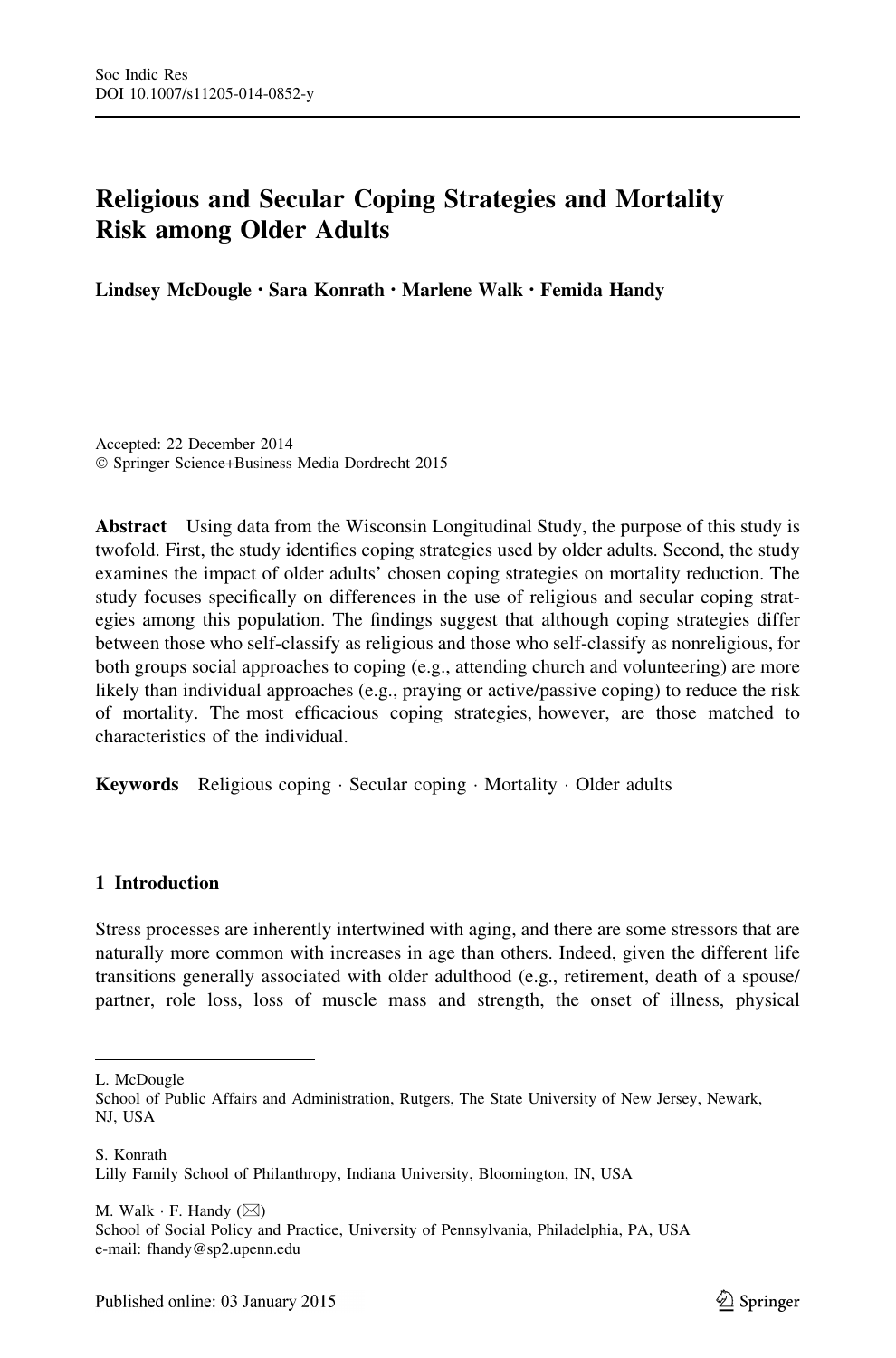impairments and disabilities, visual, auditory, and cognitive impairments, loneliness and isolation (Baumgartner et al. [1999;](#page-15-0) Bossé et al. [1991](#page-16-0); Elwell and Maltbie-Crannell [1981;](#page-16-0) Hawkley and Cacioppo [2007](#page-16-0)), stress-inducing experiences often increase considerably in later life; and, stress, when improperly regulated has been shown to increase mortality risk especially among older adult populations (e.g. Aldwin et al. [2011](#page-15-0); Krause [1998\)](#page-16-0).

It is no surprise, then, that a number of scholars have sought to understand how older adults cope with stressful life situations (e.g. Kraaij et al. [2002;](#page-16-0) Moos et al. [2006](#page-16-0)); and, research in this area has identified myriad coping strategies that older adults tend to rely on in their attempts to deal with stress (for an overview and critique see Skinner et al. [2003](#page-17-0)). In general, much of this research has focused on the *multidimensional* nature of coping as a construct (Pearlin and Schooler [1978](#page-17-0); Skinner et al. [2003](#page-17-0))—emphasizing that coping is not a one size fits all method of stress relief, but a person- and situation-specific approach to the reduction of anxiety.

One aspect of this multidimensionality has focused on the ideological nature of coping. It has been acknowledged, for instance, that coping strategies can either be religious (Koenig et al. [1998;](#page-16-0) Krause [1998](#page-16-0); Pargament [1997\)](#page-17-0) or secular in orientation (Hampson et al. [1996](#page-16-0); Murberg et al. [2004](#page-17-0)); and, the type of strategy that an individual chooses to rely on will vary depending upon his/her own beliefs and preferences. Despite acknowledgement of this distinction, to our awareness, there has only been one study comparing the use of religious versus secular coping strategies among older adults (Dunn and Horgas [2004](#page-16-0)). This particular study, although insightful, primarily provided a descriptive account of the frequency of using each strategy (religious and secular). The study did not analyze health outcomes associated with the choice of a particular strategy of coping.

Therefore, the purpose of our study is to examine whether the choice of a religious or a secular coping strategy in older adulthood is associated with a salubrious outcome specifically, we focus on decreased mortality risk. Furthermore, we explore if any effect(s) that are found differ based on: (1) the social or individual nature of the chosen strategy, as well as (2) the religious ideology of the individual. A better understanding of how to properly regulate stress (particularly in later life) will be beneficial in informing stress response interventions.

The remainder of this article proceeds as follows: We first review the literature on coping strategies among older adults, organizing this literature into categories of religious and secular. Within both categories we identify various social and individual approaches that can be used in the coping process. Next, we present a conceptual framework to formalize our research. Our methods are then outlined before turning to a presentation of our findings. In the findings, we begin by replicating prior research and examining the benefits associated with both religious and secular coping strategies. We then add to the literature by first testing the differential effects of individual and social approaches to the use of secular and religious coping strategies, and then testing whether matching coping strategies to personal religious ideologies matters in terms of reducing the risk of mortality. We conclude the article with a discussion of our findings, and also present a number of areas that are likely to be fruitful for future research.

#### 2 Literature Review

Researchers have identified a number of coping strategies that are often utilized in older adulthood. To organize this body of literature, in this review we categorize these strategies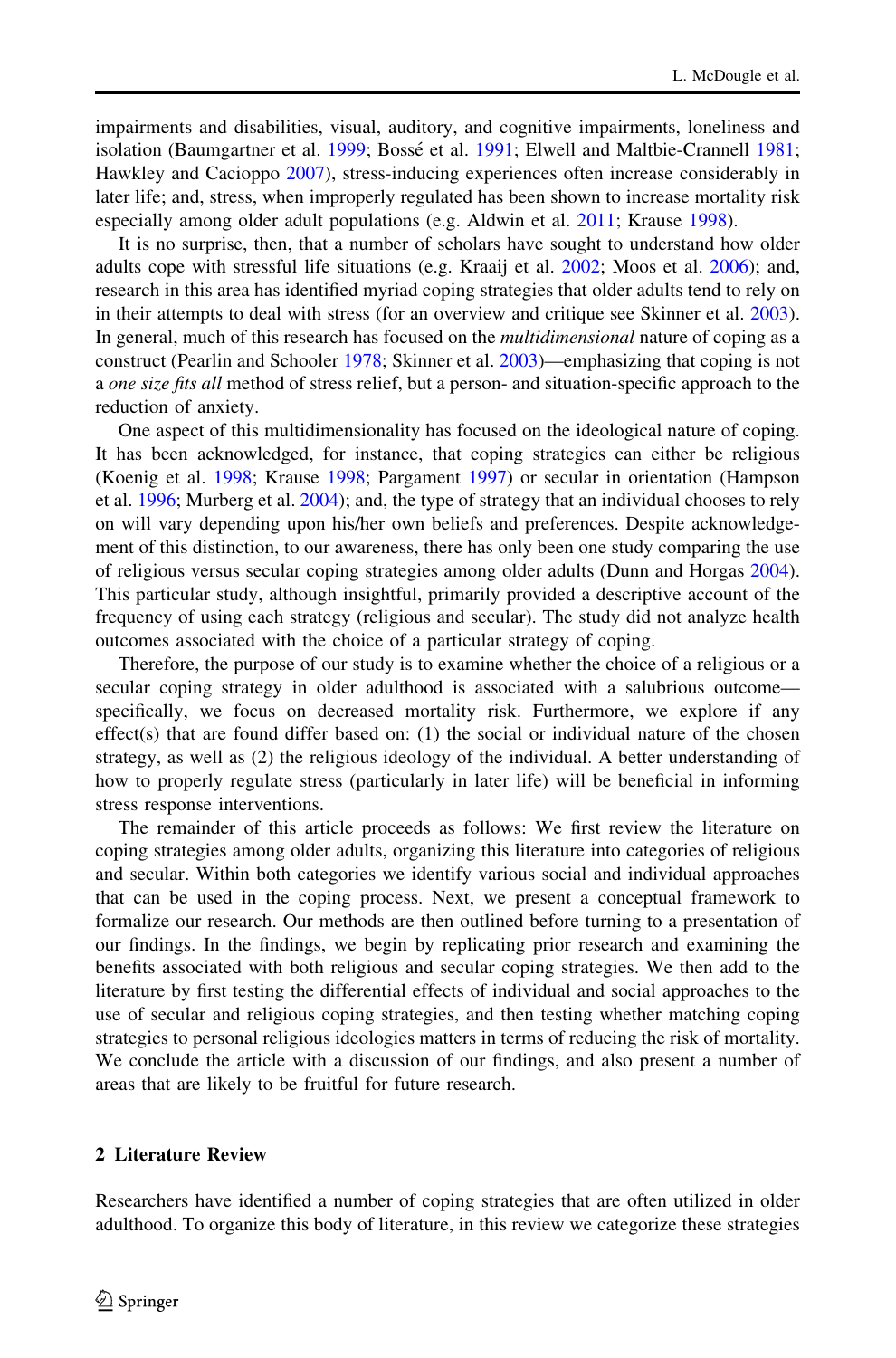into two main types: religious and secular. We examine both types of coping strategies and then identify various individual and social coping approaches that are available within each type.

#### 2.1 Religious Coping Strategies

Koenig et al. [\(1998](#page-16-0)) offer a definition of religious coping as ''the use of religious beliefs or behaviors to facilitate problem-solving to prevent or alleviate the negative emotional consequences of stressful life circumstances'' (p. 513). The use of religion as a coping strategy is separate and distinct from the general concept of religiosity (which is often operationalized in many studies using the frequency of prayer or church attendance). Indeed, religious coping is considered to be a coping method that is consciously chosen by individuals in their efforts to deal with stressful situations.

Among older adults, religious coping (e.g., seeking a connection with God, seeking support from congregation members, giving religious help to others) has been shown to improve self-perceived mental and physical health (Koenig et al. [1998\)](#page-16-0) and, in some instances, has even been shown to result in better *objectively* measured health (Krause [1998;](#page-16-0) Wachholtz and Pargament [2005\)](#page-17-0). It should be noted, though, that this type of coping has not always been shown to result in positive outcomes. In fact, there is some evidence to indicate that spiritual discontent and the fear of reappraisal from God's powers might actually be associated with worse, instead of better, mental and physical health—particularly in older adult populations (Koenig et al. [1998](#page-16-0); Parenteau et al. [2011;](#page-17-0) Pargament et al. [1998](#page-17-0)).

# 2.1.1 Individual and Social Approaches to Religious Coping

Two approaches to religious coping have been identified in the literature. These approaches include the use of both individual and socially focused coping activities (Stark and Glock [1968\)](#page-17-0). Individual approaches to religious coping include activities like engaging in private prayer or reading religious texts in order to alleviate stress and anxiety. These approaches to coping are specific ways of expressing one's personal faith that do not necessitate social engagement with a religious community (Wuthnow [1991](#page-17-0)). Individually focused approaches to religious coping have been shown to influence health outcomes in many instances. For example, the individual religious coping practice of prayer was positively associated with optimism among a sample of middle-aged adults scheduled for cardiac surgery (Ai et al. [1998](#page-15-0)). Moreover, research has shown that Americans who rely on prayer as a coping strategy are more likely to engage in health protective behaviors (Wachholtz and Sambamoorthi [2011](#page-17-0)).

Social approaches to religious coping deal with the integration of individuals into a broader community of support. These approaches include activities such as attending religious services or joining Bible study (or, other religiously-oriented) groups in order to alleviate stress and anxiety (Stark and Glock [1968](#page-17-0)). Although frequency of church attendance is often included as a general measure of religiosity in studies of coping behaviors, church attendance is rarely included as a distinct approach to coping. Yet, church attendance has consistently been shown to be associated with better health outcomes (e.g. fewer medical diagnoses, less perceived severity of illness, lower rates of depression, and greater quality of life) (Koenig et al. [1998](#page-16-0)). Frequent church attenders have also been shown to have a lower mortality risk than those who attend religious services less frequently (Strawbridge et al. [1997\)](#page-17-0).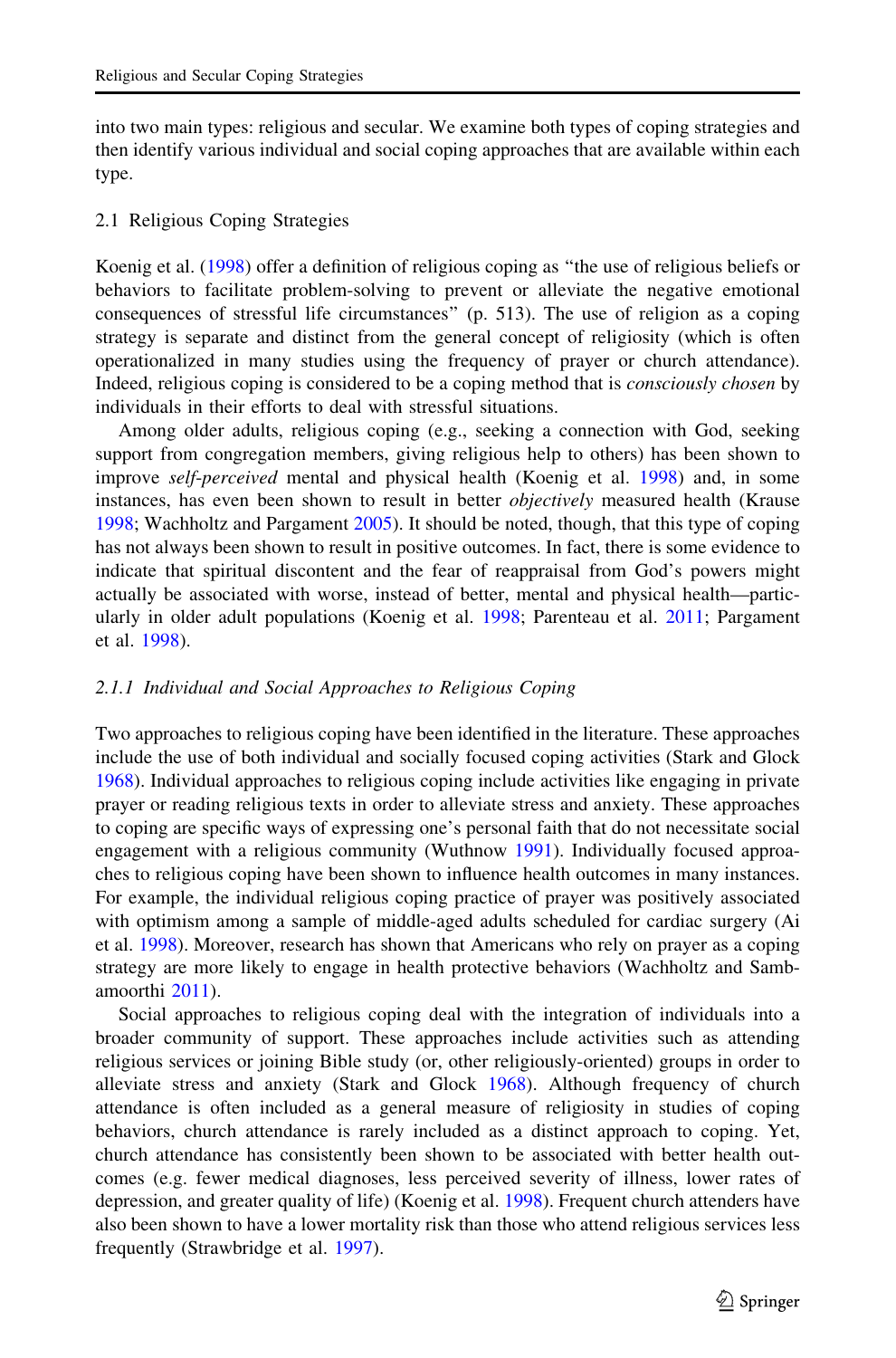Despite clear distinctions between individual and social approaches to religious coping, many researchers have often combined these two coping approaches into a single measure (Bjorck and Thurman [2007](#page-15-0); Krause [1998](#page-16-0))—examining the overall effect of religious coping on various health and lifestyle outcomes. For example, Krause ([1998\)](#page-16-0) combined both individual and social approaches to religious coping and investigated the joint effect on different life roles, finding a positive effect of religious coping for less educated and older adults. Bjorck and Thurman [\(2007\)](#page-15-0) also combined individual and social coping approaches to examine the effect of religious coping on psychological functioning. They found that religious coping buffered against the effects of negative psychological events. Additionally, in a study of HIV-positive African-American women, a combined measure of religious coping was shown to negatively correlate with levels of anxiety (Woods et al. [1999\)](#page-17-0).

#### 2.2 Secular Coping Strategies

In addition to religious coping strategies, there are also a number of non-religious, or secular, coping strategies that exist. Within this type of coping, the scholarly literature also focuses on distinct approaches: first, active versus passive coping—both of which are generally considered to be more individually oriented. Second, as a social approach to secular coping, a recent trend has been to examine various forms of collective engagement, such as volunteering.

# 2.2.1 Individual Approaches to Secular Coping: Active Versus Passive

Two of the most commonly studied individual approaches to secular coping include active and passive coping, which are distinct independent constructs (Snow-Turek et al. [1996](#page-17-0)). Active coping involves behaviors that result in an awareness of the stressor, followed by attempts to reduce the negative outcome(s). Passive (or, avoidant) coping behaviors refer to activities that lead one to withdraw and/or surrender control over pain.<sup>1</sup> Active coping can include things such as distraction or activity management, while passive coping can include things such as rest or avoidance (Brown and Nicassio [1987\)](#page-16-0).

Engaging in active coping behaviors may be more beneficial to older adults' health than engaging in passive coping behaviors. Indeed, in a qualitative study of coping among older adults aged 65 and above, those who utilized more active coping behaviors were characterized as ''striving to maintain independence and control [through] maneuvering between available resources" (Dunér and Nordström [2005](#page-16-0), p. 444), whereas those who utilized more passive coping behaviors were believed to have ''given up control over their lives'' (p. 446). Moreover, among older adults suffering from acute and chronic physical health problems, active coping was shown to be positively associated with better mental health (Koenig et al. [1998\)](#page-16-0); and, in a study of older adults coping with osteoarthritis, engaging in active coping behaviors was shown to be related to less depressive affect at follow up (Hampson et al. [1996](#page-16-0)).

Passive coping behaviors, on the other hand, have been shown to increase individuals' negative affect (Hampson et al. [1996\)](#page-16-0). Researchers, for instance, have found that those

<sup>&</sup>lt;sup>1</sup> It should be noted that the use of active and passive approaches to secular coping are not mutually exclusive to the use of religious coping strategies. In fact, many religious coping strategies can be either active or passive in nature (e.g., using prayer as an avoidant way of directly dealing with a particular situation). However, for the purposes of this research, we focus on active and passive approaches to coping that are more secular in nature.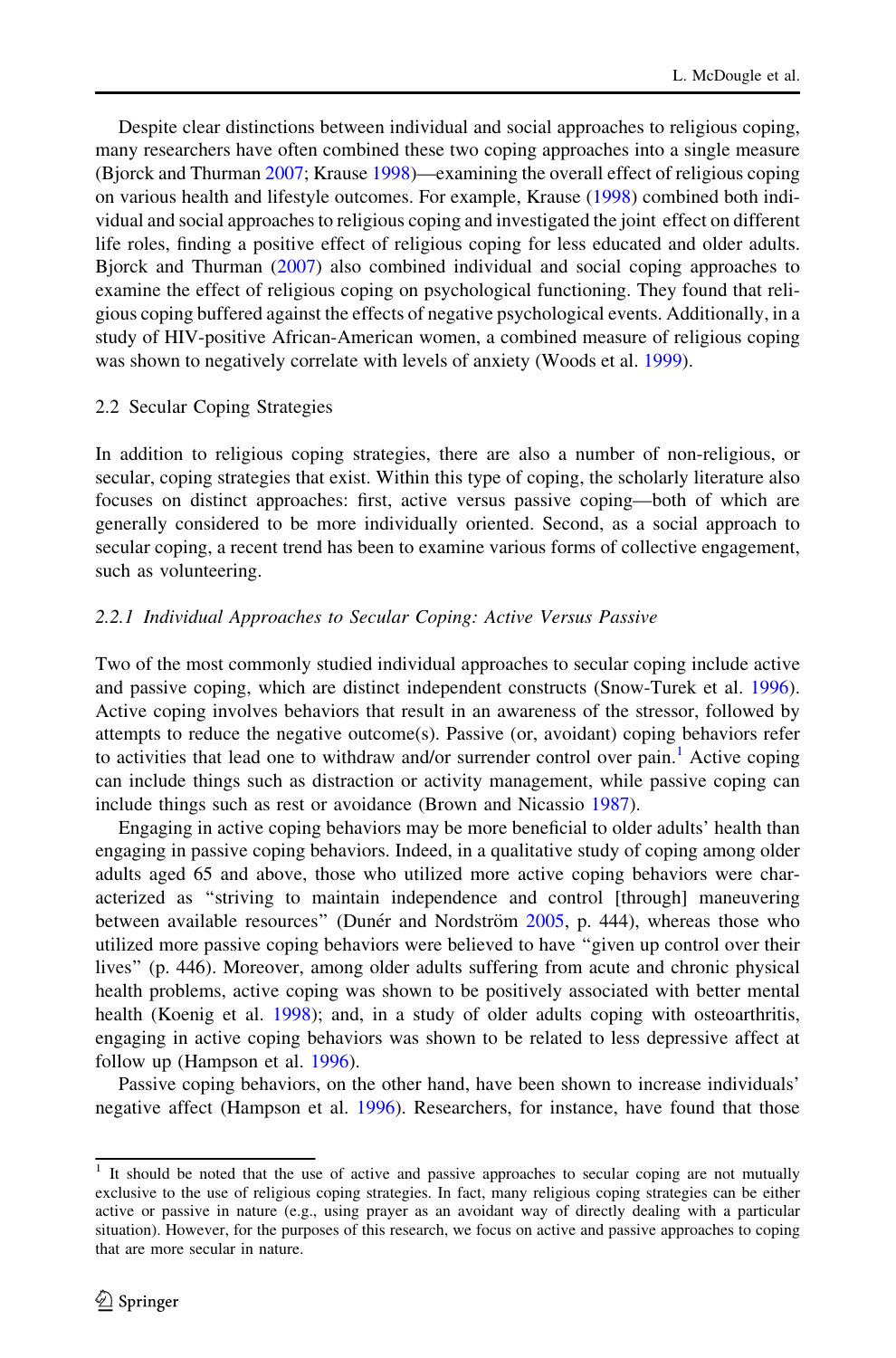who perceive themselves to be in poor health are more prone to engage in passive coping behaviors and are more likely to have greater depressive symptoms (Hampson et al. [1996](#page-16-0)). There is also evidence to indicate that engaging in passive coping behaviors can actually lead to an increase in mortality risk. Indeed, in a longitudinal study among veterans with end-stage renal disease, avoidant (i.e., passive) coping was associated with increased mortality risk, whereas active coping was not (Wolf and Mori [2009](#page-17-0)).

#### 2.2.2 Social Approaches to Secular Coping

In recent years, scholars have begun to explore the extent to which social approaches to coping that are non-religiously oriented can affect one's health. Many of these studies have examined the relationship between volunteering, as a general activity, and various health outcomes (see Okun et al. [2013](#page-17-0) for a meta-analysis). Volunteering among older adults, for example, has been shown to be associated with a significant reduction in depressive symptoms (Banerjee et al. [2010](#page-15-0)). Moreover, longitudinal findings indicate that well-being and volunteering can mutually influence one another. Thoits and Hewitt [\(2001\)](#page-17-0), for instance, found that individuals who had better physical and mental health were not only more likely to engage in volunteer work, but were also more likely to have the necessary ''internal coping resources that expedite[d] seeking out volunteer opportunities, becoming involved, [and] staying involved'' (p. 118).

Although researchers have long explored the nature of religious volunteering (see for instance, Campbell and Yonish [2003](#page-16-0); Jackson et al. [1995;](#page-16-0) Wymer [1997](#page-17-0)), several studies have found that volunteering is positively associated with increased health and well-being independent of religious participation. A recent meta-analysis, for instance, found that even when controlling for various social and demographic covariates, including participation in religious activities, volunteers experienced a 25 % reduction in mortality risk on average compared to non-volunteers (Okun et al. [2013\)](#page-17-0).

Despite this salubrious effect of volunteering on health and well-being, there is little research examining whether older adults (in particular) consciously select volunteer work as a means to cope with negative stressors. One recent exception, however, is a study that examined the relationship between coping strategies and health outcomes among a sample of retirees in the UK (Lowis et al. [2011\)](#page-16-0). The findings from this study revealed that some retirees do, in fact, engage in helping behaviors as a way to cope (e.g., ''helping others, which also helps me"). The findings also indicated that "giving to others" was also highly ranked among the retirees as a secular approach to coping. Thus, it is possible that volunteering may offer compensatory and beneficial effects that positively impact how individuals view life's stressors and may ultimately facilitate relaxation and recovery thereby enabling them to better cope in other life domains (Jiranek et al. [2014](#page-16-0)).

#### 3 Conceptual Framework

Given the evidence that both religious and secular coping strategies can be useful for dealing with stress in later life, in the current study we investigate whether, and to what extent, these two types of coping strategies are beneficial for older adults of differing religious ideologies—that is, for both religious and non-religious individuals. One specific component of being able to manage stress in later life relates to the ability to manage oneself and one's environment, across physical, social, and psychological perspectives. The match, or balance, between an individual's functional competence (or, ability) and his/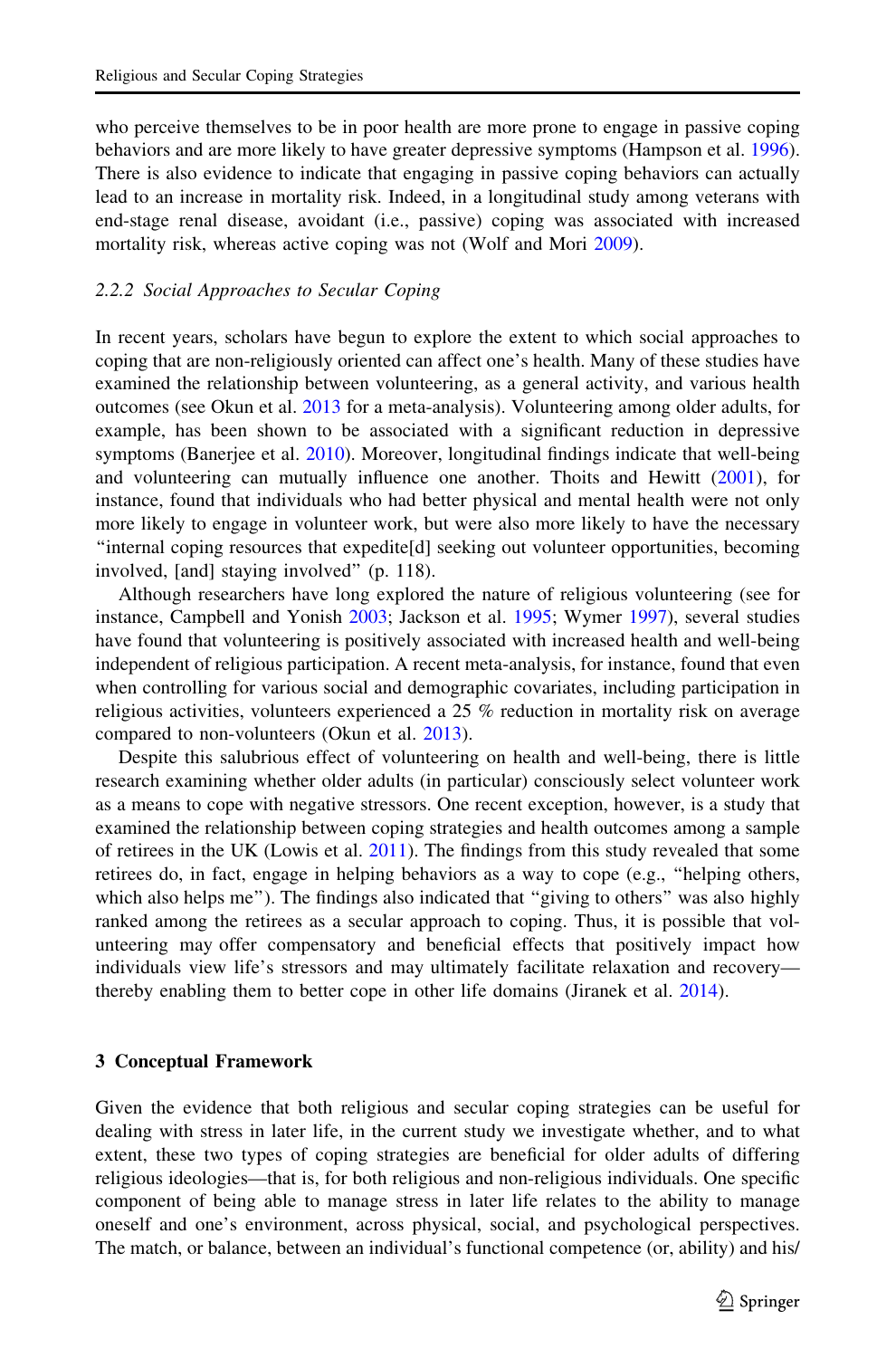<span id="page-5-0"></span>her surrounding environment is known as person–environment (P–E) fit (Lawton and Nahemow [1973](#page-16-0)). P–E fit is an important component of aging, as accommodating environments that support declines in functional capacity help maintain overall health, independence, and well-being in later life (Iwarsson et al. [2007;](#page-16-0) Oswald et al. [2007](#page-17-0); Wahl et al. [2012\)](#page-17-0). Thus, according to P–F fit, the relationship between an individual's characteristics and beliefs, and elements of his/her environment should be important (Kristof-Brown and Guay [2010](#page-16-0)).

Although P–E fit theory is generally applied to organizational settings, we conceptually extend the theory to individuals' ideological environment. We posit, for example, that a religious individual may be more likely to benefit from the use of a religious coping strategy than a non-religious individual. Religious individuals may also differ in the approach to coping that they choose to utilize. Some may draw on more internal psychological resources (such as independently praying or reading religious literature). Others, however, may desire to develop social connections; and may, therefore, physically place themselves within religious environments (e.g., attending religious services, Bible studies, or other religious events) in order to cope with stressful situations.

With this conceptual framework in mind, in this study we investigate differences in the effect of various coping strategies on mortality risk for older adults who self-classify as either religious or non-religious. As shown in Fig. 1, our conceptual model indicates that older adults will choose a coping strategy (either religious or secular) based on their own



Fig. 1 Conceptual framework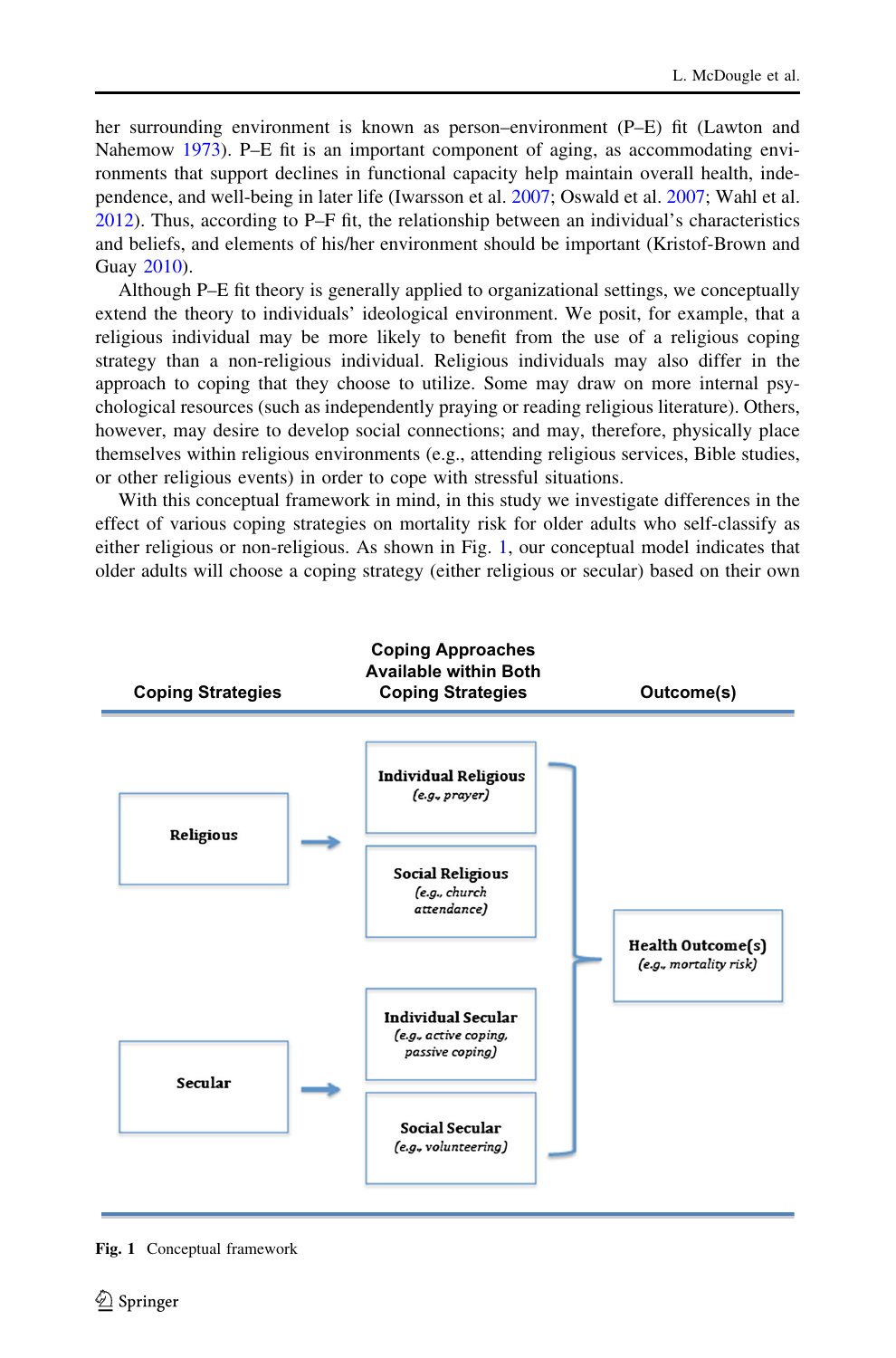personal beliefs and preferences, and within that strategy they will rely on the use of either individual or social coping approaches.

## 4 Method

#### 4.1 Data

The data for this study was obtained from the Wisconsin Longitudinal Study (WLS). The WLS follows a randomly selected sample of 10,317 men and women who graduated from Wisconsin high schools in 1957. Although the sample is broadly representative of predominantly Caucasian individuals, the sample has a low representation of ethnic minorities. For the purposes of this study, we focus specifically on respondents who answered questions of interest relating to the use of coping strategies (reported below) in three waves of the data: 1992, 2004, and 2009 ( $n = 3,146$ ). Respondents in this sub-sample were majority female (approximately 55 %), and had a mean age of 70 in 2009 (the age range was from 69 to 72). Full details about the WLS, including the samples from each year, response rates, weightings, and interview formats can be found on the WLS website: [http://](http://www.ssc.wisc.edu/wlsresearch/pilot/) [www.ssc.wisc.edu/wlsresearch/pilot/.](http://www.ssc.wisc.edu/wlsresearch/pilot/)

# 4.1.1 Dependent Variable

Our dependent variable of interest is mortality status in 2009. The mortality of each respondent was determined using National Death Index records. In the dataset, we coded mortality as a dichotomous indicator of alive (coded as "0") or deceased (coded as "1").

#### 4.1.2 Independent Variables

We examined the effects of various coping strategies (assessed in 2004) on mortality status, controlling for a number of potential confounds. Coping strategies were classified as either religious or secular, and coping approaches were included that represented both individual and social activities and behaviors (see Fig. [1](#page-5-0)).

In terms of religious coping strategies, the more individual form of religious coping involved the use of prayer to cope. Specifically, in the WLS, respondents were asked: When you have problems or difficulties in your family, work, or personal life, how often do you seek comfort through praying?  $(1 = never, 2 = rarely, 3 = sometimes, and)$ 4 = often). Respondents were also asked to report how religious they believed themselves to be  $(1 = not at all religious; 5 = extremely religious)$ . The more *social* form of religious coping involved attending religious services. In the survey, respondents were asked: When you have problems or difficulties in your family, work, or personal life, how often do you seek comfort through attending a religious or spiritual service? ( $1 =$  never,  $2 =$  rarely,  $3 =$  sometimes, and  $4 =$  often).

In terms of *secular* coping strategies, two *individual* forms of secular coping were included in the WLS: active and passive (Carver [1997](#page-16-0)). Active coping was assessed using eight items taken from the Brief Coping Inventory (e.g. Generally, when you experience a difficult or stressful event, how often do you take actions to try and make the situation *better?*; response options included:  $1 = I$  usually do not do this at all,  $2 = I$  usually do this a little bit,  $3 = I$  usually do this a medium amount, and  $4 = I$  usually do this a lot;  $\alpha = .82$ ). Passive coping was assessed using nine items from the same inventory and the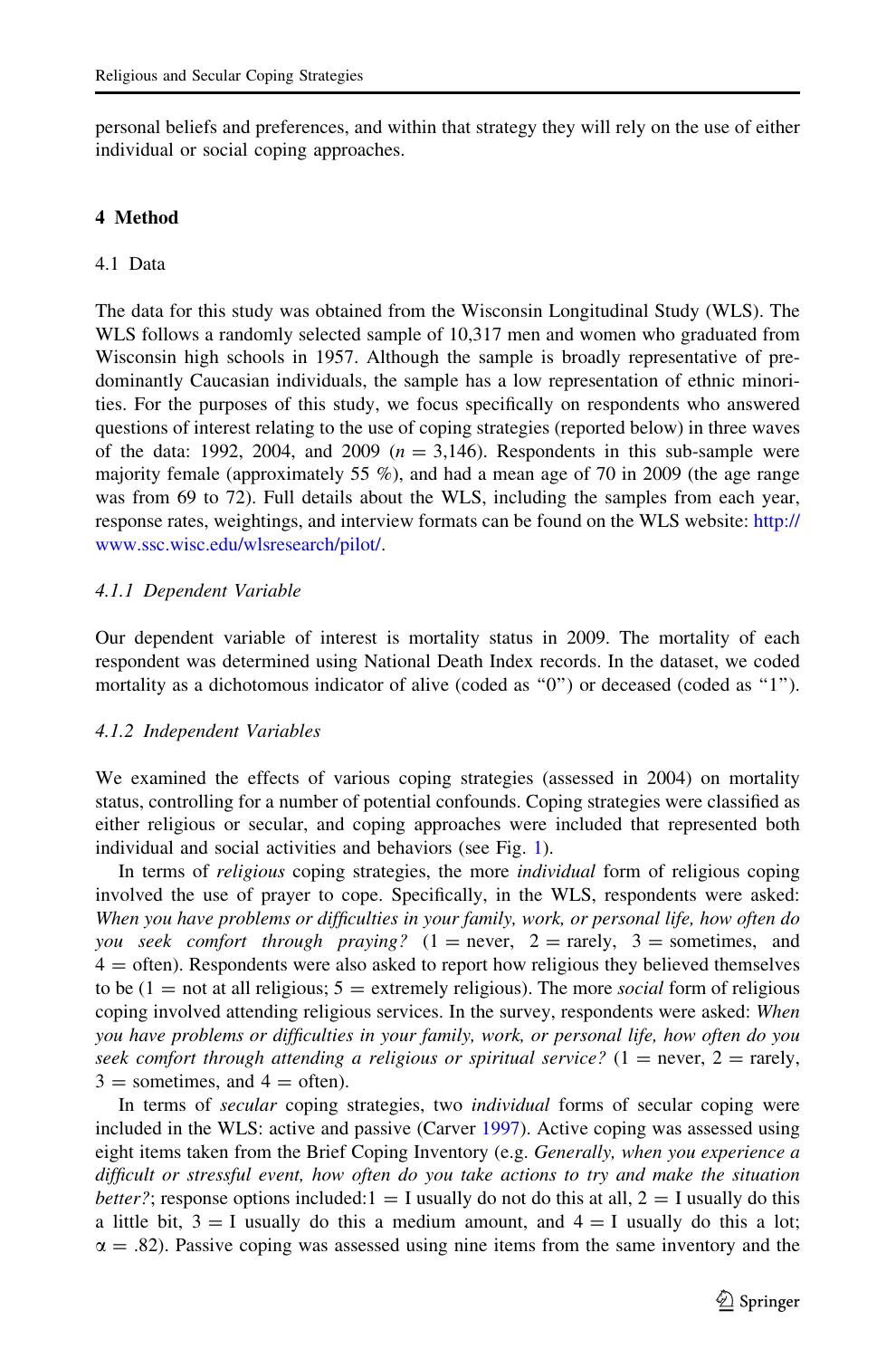same response options (e.g. Generally, when you experience a difficult or stressful event, how often do you give up the attempt to cope?  $\alpha = .67$ ). See "[Appendix](#page-15-0)" for the full-scale items for both active and passive coping. The more social form of secular coping, volunteering, was measured using two items in the WLS taken from the Volunteer Functions Inventory (Clary et al. [1998\)](#page-16-0). These items assessed the extent to which respondents used volunteering as a way to: (1) help them work through their own personal problems, and (2) help them escape their own troubles  $(1 = not at all important/accurate to 7 = extremely$ important/accurate). These two items were combined to create a single measure of social secular coping ( $\alpha = .79$ ).

4.1.2.1 Control Variables We included a number of control variables in the analysis to account for the possibility that any effects in the relationship between the choice of coping strategy and mortality risk could result from underlying demographic, social, or health factors. Controlling for these factors is important since meta-analyses have consistently shown that the relationship between religious involvement and mortality risk can be explained, in part, by a number of these factors (McCullough et al. [2000](#page-16-0)).

4.1.2.2 Demographic Controls Very little variance exists in the age of the respondents in our sample. Still, we controlled for age, as well as gender  $(1 = male, 0 = female)$ . Both women and older individuals are likely to be more religious than men and younger population groups, and both of these variables have (in some ways) been shown to be associated with mortality risk (McCullough et al. [2000](#page-16-0)). Other demographic controls included a continuous measure of the number of years of education respondents had, a continuous measure of respondents' net worth, and a dichotomous indicator of their employment status in 2004 (1 = working for pay,  $0 =$  not working at all).

4.1.2.3 Social Controls It is possible that general differences in social connectedness or social tendencies might underlie the predicted differential effects of coping strategy on mortality risk. Therefore, we also controlled for a number of social variables. These included: marital status, level of social integration, and the extent of extraversion-like qualities. Research has shown that individuals who have greater social connections are more likely to be in better mental and physical health than those with fewer social con-nections (Holt-Lunstad et al. [2010](#page-16-0); House et al. [1988](#page-16-0)). Marital status ( $1 =$  married,  $0 =$  not married, i.e. separated, divorced, widowed, or never married) was assessed in 2004. Variables measuring the number of hours respondents volunteered per month in the past year, and the number of times they had gotten together with friends (e.g. going out together, visiting each other's homes) in the past 4 weeks were included to assess the level of social integration of the respondents. Degree of extraversion was assessed by summing six items from the Big Five Inventory (version 4a and 5a:  $1 =$  agree strongly,  $6 =$  disagree strongly;  $\alpha = .75$ ; John et al. [1991](#page-16-0)).

4.1.2.4 Health Controls We also controlled for a number of physical, psychological, and cognitive health variables (in 1992). Physical health was assessed using three variables. First, respondents reported the total number of physician diagnosed medical illnesses based on a list of seventeen potential illnesses: anemia, asthma, arthritis/rheumatism, bronchitis/ emphysema, cancer, chronic liver trouble, diabetes, serious back trouble, heart trouble, high blood pressure, circulation problems, kidney or bladder problems, ulcers, allergies, multiple sclerosis, colitis, or some other illness or condition. We also included self-rated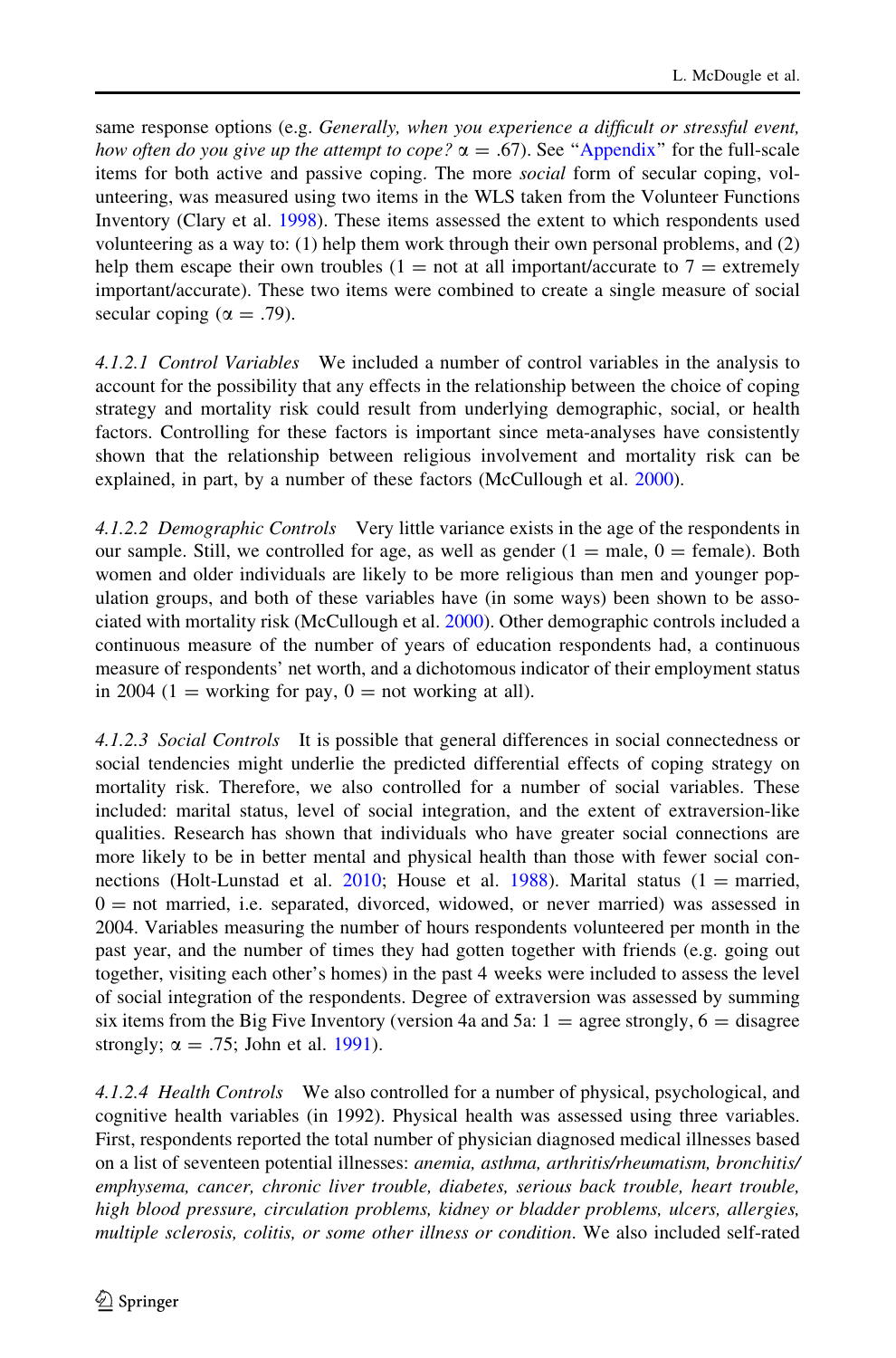<span id="page-8-0"></span>evaluations of respondents' overall health in 2004 (1 = poor, 2 = fair, 3 = good,  $4 =$  very good, and  $5 =$  excellent), as well as self-described reports of whether respondents ever had any long-term physical or mental conditions, illnesses or disabilities that limited what they were able to do, either on or off the job? ( $1 = \text{ves}, 0 = \text{no}$ ).

Health risk behaviors were assessed using self-reports of respondents' current smoking behavior (1 = yes, the respondent is a regular smoker;  $0 = no$ ), drinking behavior  $(1 = y$ es the respondent is a regular drinker;  $0 = no$ ), and body mass index (BMI). Mental and cognitive health was assessed using four items. First, depression history was assessed by responses to the following question: Have you ever had a time in life lasting 2 weeks or more when nearly every day you felt sad, blue, depressed, or when you lost interest in most things like work, hobbies, or things you usually liked to do for fun?  $(1 = yes, 0 = no)$ . Second, respondents were asked to report their lifetime prevalence of major stressful events (e.g. natural disaster, served in combat, witnessed severe injury or death, debt or financial loss, legal difficulties, incarceration, spousal abuse, child seriously ill or injured, etc.). Lastly (representing the third and fourth components of the mental and cognitive health assessment), cognitive health was measured in 2004, and assessed via respondents' short-term memory scores for a list of random words (0–10 words correct), and also through a cognitive letter fluency test in which they were asked to list as many words as possible that started with a specific letter.

## 5 Results

# 5.1 Part 1: Replicating Past Research

We first examined whether an individual's choice of coping strategy was dependent upon his/her own personal ideological stance with regard to religion. To do so, we ran a series of ANOVAs examining the influence of religiosity (religious versus non-religious) on the different coping strategies in the analysis. Not surprisingly, when compared to non-religious respondents, religious respondents were more likely to rely on religiously oriented coping strategies—both social (i.e., attending religious services) and individual (i.e., prayer) approaches,  $ps < .001$  (see Table 1). However, religious and non-religious respondents, alike, were equally as likely to rely on secular coping strategies that focused on individual behaviors—that is, active coping behaviors,  $F(1, 6538) = .18$ ,  $p = .67$ , and passive coping behaviors,  $F(1, 6536) = 2.38$ ,  $p = .12$ . Finally, the findings from the ANOVA indicated that religious respondents were more likely to report having used volunteering as a means to cope than non-religious respondents,  $p\lt 0.001$  (Table 1)—this, despite the fact that opportunities to volunteer may not necessarily be linked to a religious institution.

| Coping strategy              | Religious<br>individuals | Non-religious<br>individuals | F, p                              |
|------------------------------|--------------------------|------------------------------|-----------------------------------|
| Attending religious services | 2.96                     | 1.46                         | $F(1, 6583) = 2,393.26, p < .001$ |
| Prayer                       | 3.55                     | 2.06                         | $F(1, 6597) = 3,607.02, p < .001$ |
| Active coping                | 3.03                     | 3.02                         | $F(1, 6538) = .18, p = .67$       |
| Passive coping               | 1.79                     | 1.77                         | $F(1, 6536) = 2.38, p = .12$      |
| Volunteering                 | 2.51                     | 2.01                         | $F(1, 6076) = 92.78, p < .001$    |

Table 1 Coping strategies dependent on religiosity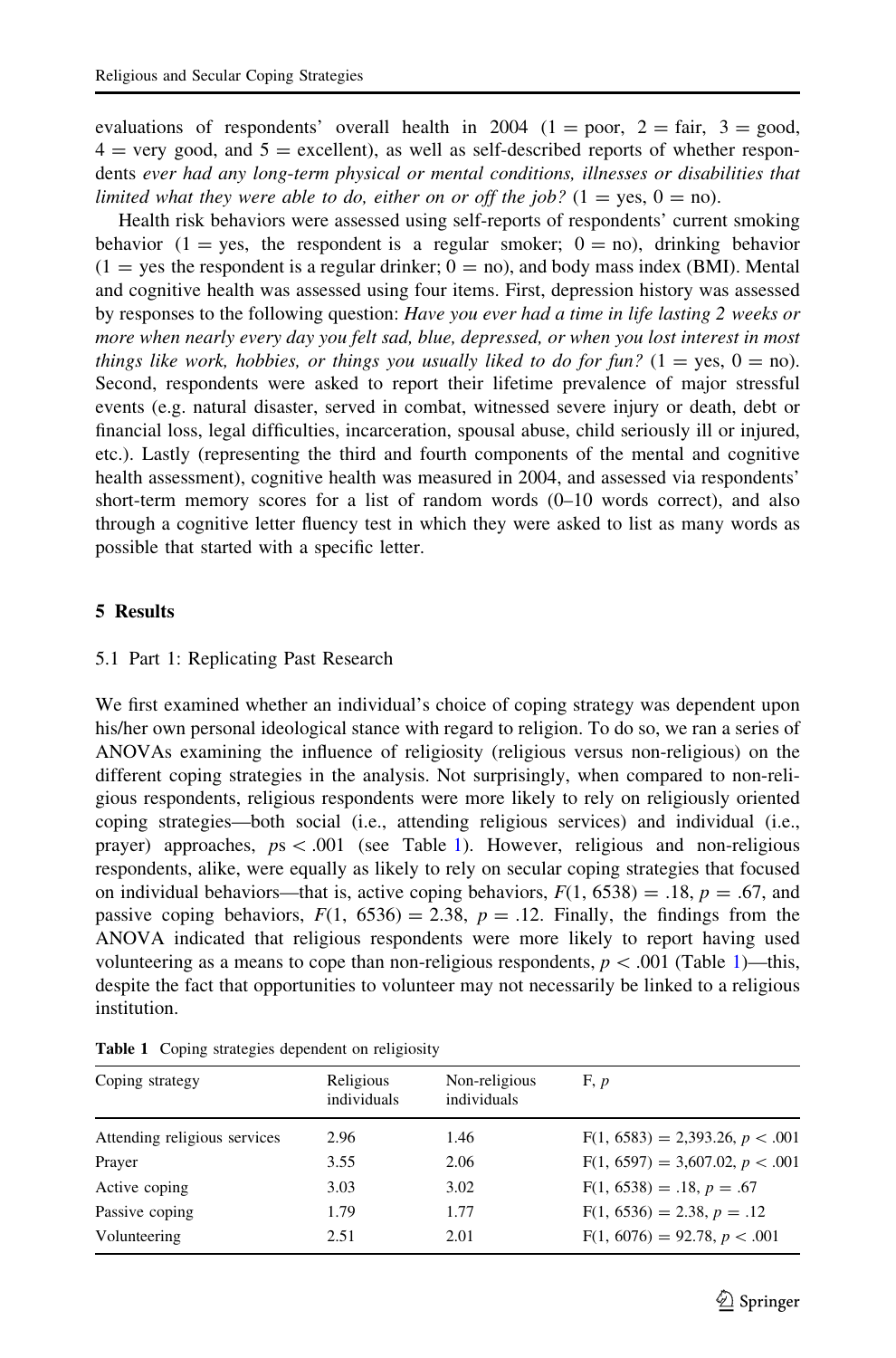We next estimated a hierarchical binomial logistic regression model to examine the relationship between different coping strategies in 2004 and mortality risk 5 years later (in 2009), controlling for a number of potential confounds. Step 1 included our demographic control variables, Step 2 included our social control variables, and Step 3 included the different health-related control variables that were previously outlined. In Step 4, we examined the main effects of each of the coping strategies (mean-centered) on later mortality risk (see Table [2](#page-10-0) for descriptive statistics and inter-correlations among the various coping strategies).

As shown in Table [3](#page-11-0) (Step 4), respondents who reported being more religious in 2004 had a marginally *lower* risk of mortality 5 years later,  $\beta = -0.25$ ,  $p = .07$ , *Odds* ratio  $= 0.74$ , 95 % CI [.59, 1.03]. However, individual and social religious coping behaviors predicted mortality risk in different ways. When focusing on the sample as a whole, attending church more frequently to cope was associated with a reduction in mortality risk,  $\beta = -0.33$ ,  $p = .006$ , *Odds ratio* = 0.72, 95 % *CI* [.57, .91], while praying more frequently to cope was associated with an *increase* in mortality risk,  $\beta = 0.51$ ,  $p\lt 0.001$ , Odds ratio = 1.66, 95 % CI [1.26, 2.20]. Furthermore, active coping strategies were associated with marginally lower mortality risk,  $\beta = -0.28$ ,  $p = .10$ , *Odds* ratio = 0.75, 95 % CI [.54, 1.06]. No other main effects were significant.

# 5.2 Part 2: Matching the Health Benefits of Coping Strategies (Testing P–E Fit)

We next examined the effect of interactions between respondents' religiosity (or, lack thereof) and the various coping approaches by entering interaction terms into Step 5 of the model. As can be seen from Table [4](#page-12-0), the interactions between religiosity and church attendance,  $\beta = -0.59$ ,  $p = .05$ , *Odds ratio* = 0.56, 95 % *CI* [.31, 1.00], religiosity and passive coping,  $\beta = 1.62$ ,  $p = .005$ , *Odds ratio* = 0.20, 95 % CI [.06, .62], and religiosity and volunteering,  $\beta = 0.40$ ,  $p = .03$ , *Odds ratio* = 1.50, 95 % *CI* [1.04, 2.15] were all significant, while the interactions between religiosity and the other variables did not approach significance. In order to examine these interactions in more depth we split the data file by those who self-classified as religious  $(n = 2.619)$  and those who did not  $(n = 527)$ , and examined the effects of the various coping strategies within each group (Step 4), controlling for all previously mentioned covariates (Steps 1–3).

# 5.2.1 Non-religious Respondents

As can be seen from Table [4](#page-12-0), for non-religious individuals there was no effect of religious coping strategies on later mortality risk. Moreover, there was no effect of active coping approaches for non-religious individuals. What really seemed to predict later mortality risk for non-religious respondents was their use of passive coping styles, which predicted higher mortality risk 5 years later,  $\beta = 1.43$ ,  $p = .02$ , *Odds ratio* = 4.17, 95 % *CI* [1.23, 14.07], and their use of volunteering to cope, which predicted a lower mortality risk,  $\beta = -0.47, p = .03, Odds ratio = 0.63, 95\% CI [.41, .95].$ 

# 5.2.2 Religious Respondents

For religious individuals there was no effect of passive coping strategies on later mortality risk. Instead, the strongest effects were seen for religious behaviors. Interestingly, using prayer to cope predicted a *higher* mortality risk 5 years later,  $\beta = 0.45$ ,  $p = .01$ , *Odds*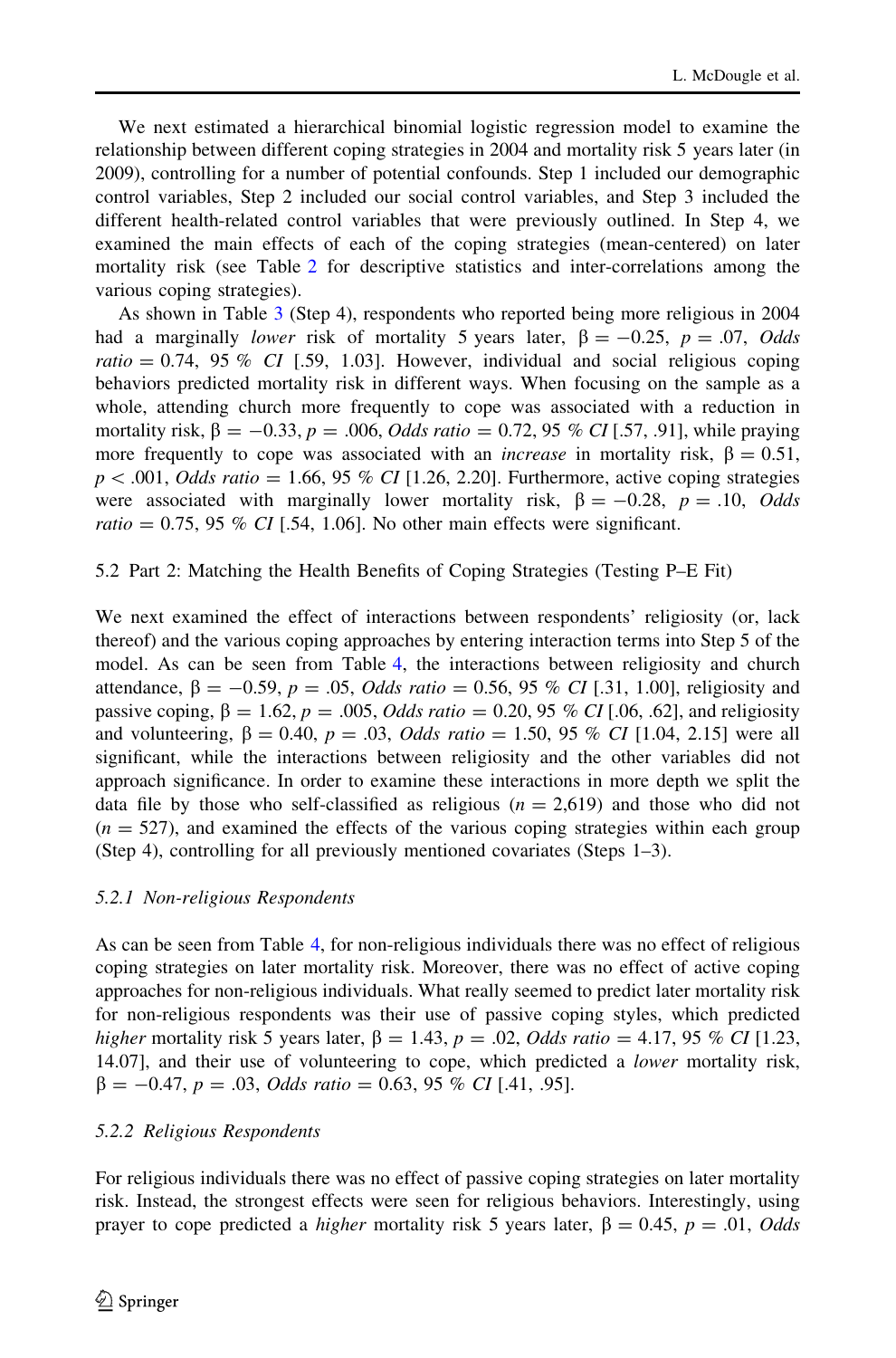<span id="page-10-0"></span>

| Coping strategy                                                                                           | Mean (SD)   | Social? | Religious? | Correlation with |               |               |         |                      |
|-----------------------------------------------------------------------------------------------------------|-------------|---------|------------|------------------|---------------|---------------|---------|----------------------|
|                                                                                                           |             |         |            | <b>ATTEND</b>    | <b>PRAYER</b> | <b>ACTIVE</b> | PASSIVE | <b><i>VOLUNT</i></b> |
| Attending religious services                                                                              | 2.76 (1.06) | Yes     | Yes        | I                | S             |               |         |                      |
| Prayer                                                                                                    | 3.32(0.93)  | ž       |            | Ś,               |               |               |         |                      |
| Active coping (8 items: $\alpha = .82$ )                                                                  | 3.07 (0.54) | Ş       | ž          |                  |               |               | $-0.8$  |                      |
| Passive coping (9 items: $\alpha = .67$ )                                                                 | 1.78 (0.40) | ż       |            |                  |               |               |         |                      |
| Volunteering (2 items: $\alpha = .79$ )                                                                   | 2.39 (1.49) | Yes     |            | $\frac{6}{1}$    |               |               | Ą       |                      |
| Bolded correlations are significant at $p < 01$ . No other correlations approach significance, $p_s > 12$ |             |         |            |                  |               |               |         |                      |

Table 2 Coping strategies and their correlations

Table 2 Coping strategies and their correlations

| l<br>j                    |
|---------------------------|
|                           |
|                           |
| $\ddot{\phantom{0}}$      |
| $-$ contribution $\sim$   |
|                           |
|                           |
|                           |
|                           |
|                           |
| l                         |
| i<br>í                    |
|                           |
|                           |
|                           |
| l                         |
|                           |
|                           |
|                           |
|                           |
|                           |
|                           |
|                           |
|                           |
|                           |
|                           |
| j                         |
|                           |
| so or or out in one of or |
| i<br>I                    |
|                           |
|                           |
|                           |
|                           |
|                           |
|                           |
| ś                         |
| ì                         |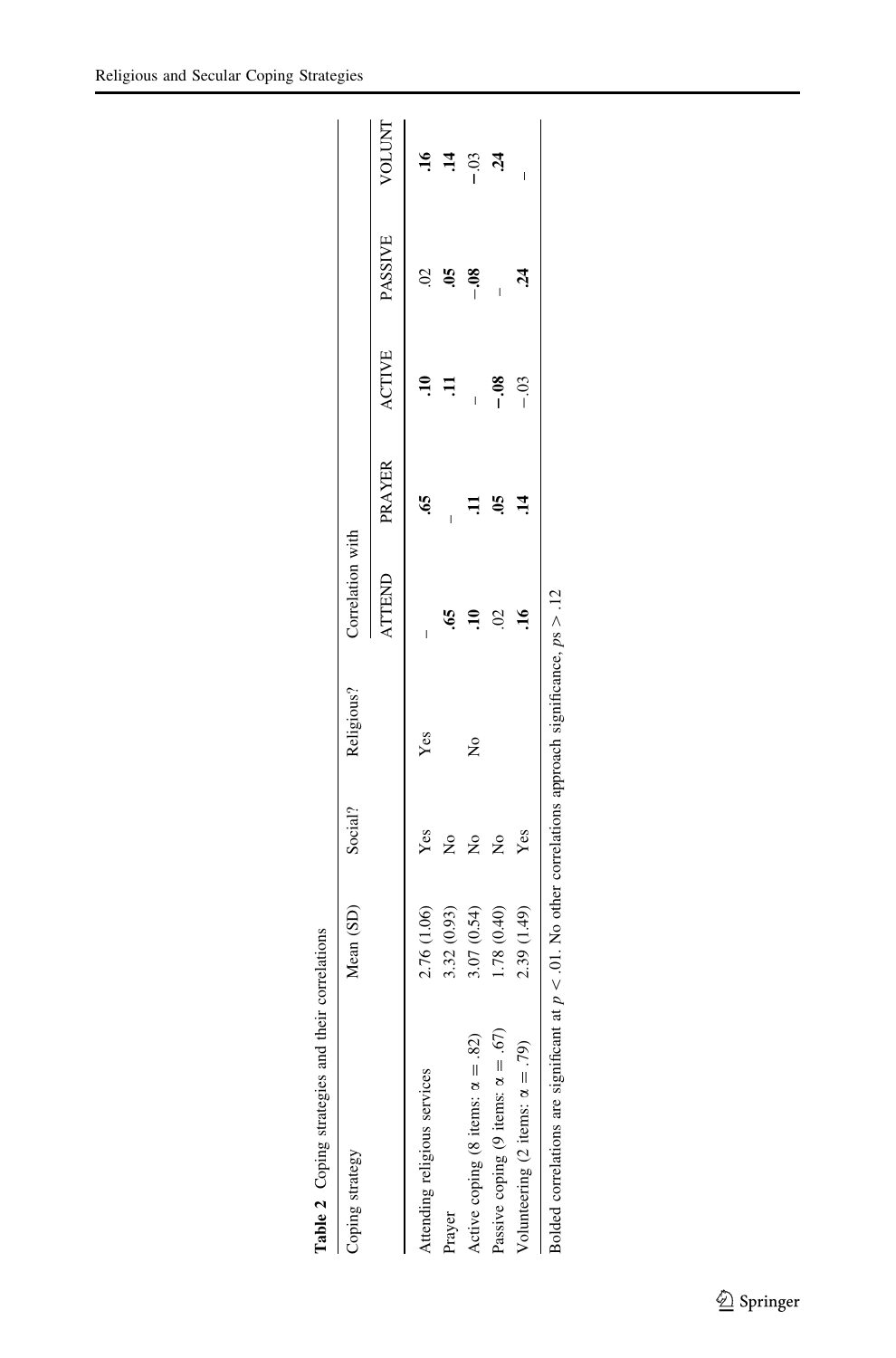|                             | Step 1   |               | Step 2    |               | Step 3         |               | Step 4         |               |
|-----------------------------|----------|---------------|-----------|---------------|----------------|---------------|----------------|---------------|
|                             | $\beta$  | Odds<br>ratio | $\beta$   | Odds<br>ratio | $\beta$        | Odds<br>ratio | $\beta$        | Odds<br>ratio |
| Demographic variables       |          |               |           |               |                |               |                |               |
| Age                         | 0.11     | 1.11          | 0.11      | 1.12          | 0.12           | 1.13          | 0.13           | 1.14          |
| Gender                      | 0.27     | 1.31          | 0.27      | 1.31          | 0.06           | 1.06          | 0.14           | 1.15          |
| Education                   | $-0.11*$ | 0.90          | $-0.09*$  | 0.92          | $-0.06$        | 0.94          | $-0.05$        | 0.95          |
| Net worth                   | 0.00     | 1.00          | 0.00      | 1.00          | 0.00           | 1.00          | 0.00           | 1.00          |
| Employment status           | $-0.19$  | 0.83          | $-0.24$   | 0.78          | $-0.16$        | 0.85          | $-0.16$        | 0.86          |
| Social embeddedness         |          |               |           |               |                |               |                |               |
| Marital status              |          |               | $-0.67**$ | 0.51          | $-0.64**$      | 0.53          | $-0.58**$      | 0.56          |
| Hours volunteering          |          |               | $-0.03*$  | 0.97          | $-0.03*$       | 0.97          | $-0.02^{\sim}$ | 0.98          |
| Number of friend visits     |          |               | $-0.03$   | 0.97          | $-0.03$        | 0.97          | $-0.02$        | 0.98          |
| Extraversion                |          |               | $-0.01$   | 0.99          | $-0.01$        | 0.99          | 0.00           | 1.00          |
| Mental and physical health  |          |               |           |               |                |               |                |               |
| Number of illnesses         |          |               |           |               | $-0.01$        | 0.99          | $-0.01$        | 0.99          |
| Self-rated health           |          |               |           |               | $-0.25^{\sim}$ | 0.78          | $-0.24$        | 0.79          |
| Functional status           |          |               |           |               | 0.21           | 1.24          | 0.28           | 1.32          |
| Smoking                     |          |               |           |               | $0.49*$        | 1.64          | $0.42*$        | 1.51          |
| Drinking                    |          |               |           |               | 0.40           | 1.49          | 0.45           | 1.56          |
| <b>BMI</b>                  |          |               |           |               | $0.04\,^\sim$  | 1.04          | 0.04           | 1.04          |
| Depression                  |          |               |           |               | $-0.30$        | 0.74          | $-0.43^{\sim}$ | 0.65          |
| Stressful life events       |          |               |           |               | 0.12           | 1.12          | 0.12           | 1.13          |
| Short-term memory           |          |               |           |               | $-0.07$        | 0.94          | $-0.06$        | 0.94          |
| Cognitive fluency           |          |               |           |               | 0.01           | 1.01          | 0.01           | 1.01          |
| Religiosity                 |          |               |           |               |                |               | $-0.25^{\sim}$ | 0.78          |
| Religious coping strategies |          |               |           |               |                |               |                |               |
| Church attendance           |          |               |           |               |                |               | $-0.33**$      | 0.72          |
| Prayer                      |          |               |           |               |                |               | $0.51**$       | 1.66          |
| Secular coping strategies   |          |               |           |               |                |               |                |               |
| Active coping               |          |               |           |               |                |               | $-0.28^{\sim}$ | 0.75          |
| Passive coping              |          |               |           |               |                |               | 0.09           | 1.09          |
| Volunteering to cope        |          |               |           |               |                |               | 0.06           | 1.06          |

<span id="page-11-0"></span>Table 3 Hierarchical logistic regression model used to predict mortality risk from coping strategies (Part 1)

 $n = 3146.$   $\degree$   $p \lt .10$ ;  $\degree$   $p \lt .05$ ;  $\degree$   $\degree$   $p \lt .01$ 

ratio = 1.57, 95 % CI [1.11, 2.22], and using church attendance to cope was associated with a lower later mortality risk,  $\beta = -0.46$ ,  $p < .001$ , *Odds ratio* = 0.63, 95 % CI [.50, .80]. In addition, religious individuals benefitted from more active coping strategies,  $\beta = -0.39, p = .04, Odds \text{ ratio} = 0.67, 95\% \text{ CI}$  [.47, .97]. Surprisingly, for those who were religious, volunteering actually had a marginally significant effect of *increasing* their mortality risk,  $\beta = 0.12$ ,  $p = .08$ , *Odds ratio* = 1.13, 95 % *CI* [.99, 1.29].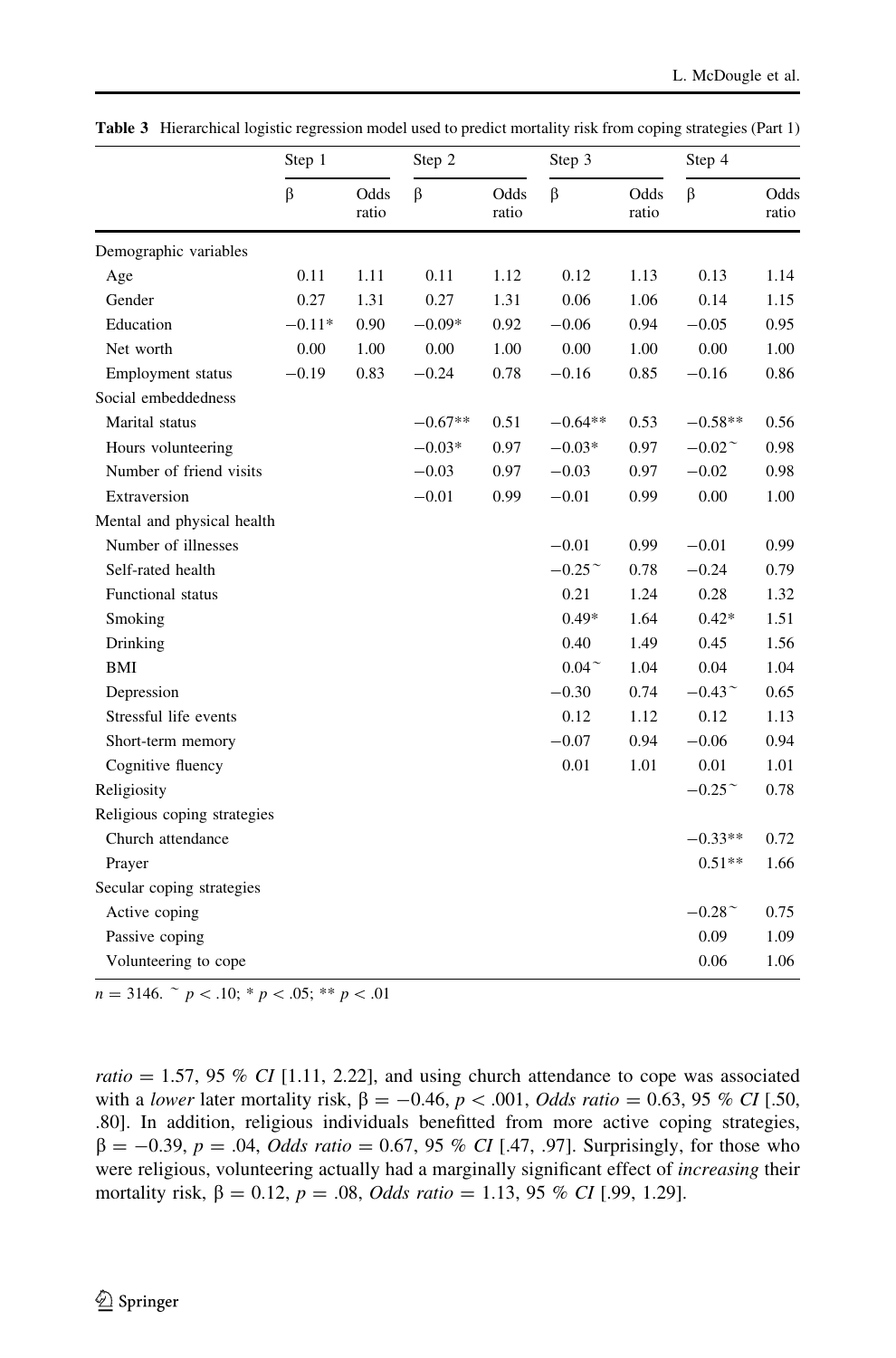| Coping strategy   | Interaction with religiosity (all<br>participants) |            | Not religious<br>$(N = 527)$ |            | Religious<br>$(N = 2,619)$ |            |
|-------------------|----------------------------------------------------|------------|------------------------------|------------|----------------------------|------------|
|                   | β                                                  | Odds ratio | β                            | Odds ratio | β                          | Odds ratio |
| Religious         |                                                    |            |                              |            |                            |            |
| Church attendance | $-0.59*$                                           | 0.56       | 0.12                         | 1.13       | $-0.46**$                  | 0.63       |
| Praying           | 0.21                                               | 1.23       | 0.26                         | 1.29       | $0.45**$                   | 1.57       |
| Secular           |                                                    |            |                              |            |                            |            |
| Active coping     | $-0.52$                                            | 0.59       | 0.11                         | 1.11       | $-0.39*$                   | 0.67       |
| Passive coping    | $-1.62**$                                          | 0.20       | $1.43*$                      | 4.17       | $-0.18$                    | 0.84       |
| Volunteering      | $0.40*$                                            | 1.50       | $-0.47*$                     | 0.63       | $0.12^{\sim}$              | 1.13       |

<span id="page-12-0"></span>Table 4 Predicting mortality risk from interaction between religiosity and coping strategies (Part 2)

 $p < .10; * p < .05; ** p < .01$ 

# 6 Discussion

In our overall sample of respondents, we replicated prior research on the benefits of religious coping strategies (Krause [1998](#page-16-0); Strawbridge et al. [1997](#page-17-0)). However, we also distinguished between individual and social approaches to coping. Our findings indicated that the use of religious coping strategies that were more individual in nature (such as prayer) actually increased mortality risk in older adults. To our knowledge, this is the first demonstration of such a finding. Although there has certainly been prior research exploring the relationship between coping and well-being, this research has focused mainly on health-related outcomes other than mortality risk. Moreover, this research has not examined distinctions between social and individual coping approaches within a single predictive model

Our results also suggest that attending church to cope with stress, controlling for the effect of the use of prayer as a coping strategy, may be beneficial for one's health. However, praying to cope, controlling for the effect of attending church as a coping strategy, may be detrimental for one's health. Although the two approaches seem to cooccur (see Table [1\)](#page-8-0), when their independent effects are teased apart, social approaches to religious coping seem to be more protective than individual approaches. This finding may be a result of the social nature of attending religious services in general. Indeed, qualitative studies have provided possible explanations as to why church attendance might serve as an effective coping strategy. One study, in particular, found that participating in religious services ignites a sense of belonging among older adults living with HIV/AIDS, and buffers against feelings of isolation (Siegel and Schrimshaw [2002](#page-17-0)). Ultimately, church attendance was shown to affirm the self-worth of these individuals despite their illness.

Social approaches to religious coping, therefore, may be a way for individuals to not only relieve their anxiety, but may also allow them an opportunity to obtain the relevant affirmation(s) needed that will enable them to build their own coping abilities. In general, research has consistently shown that social integration and support can buffer against many negative health outcomes (Thoits [2011\)](#page-17-0)—which would be supportive of this notion. We cannot, however, be certain that social coping approaches act in this way without further evidence. Therefore, we recommend that scholars further investigate why exactly more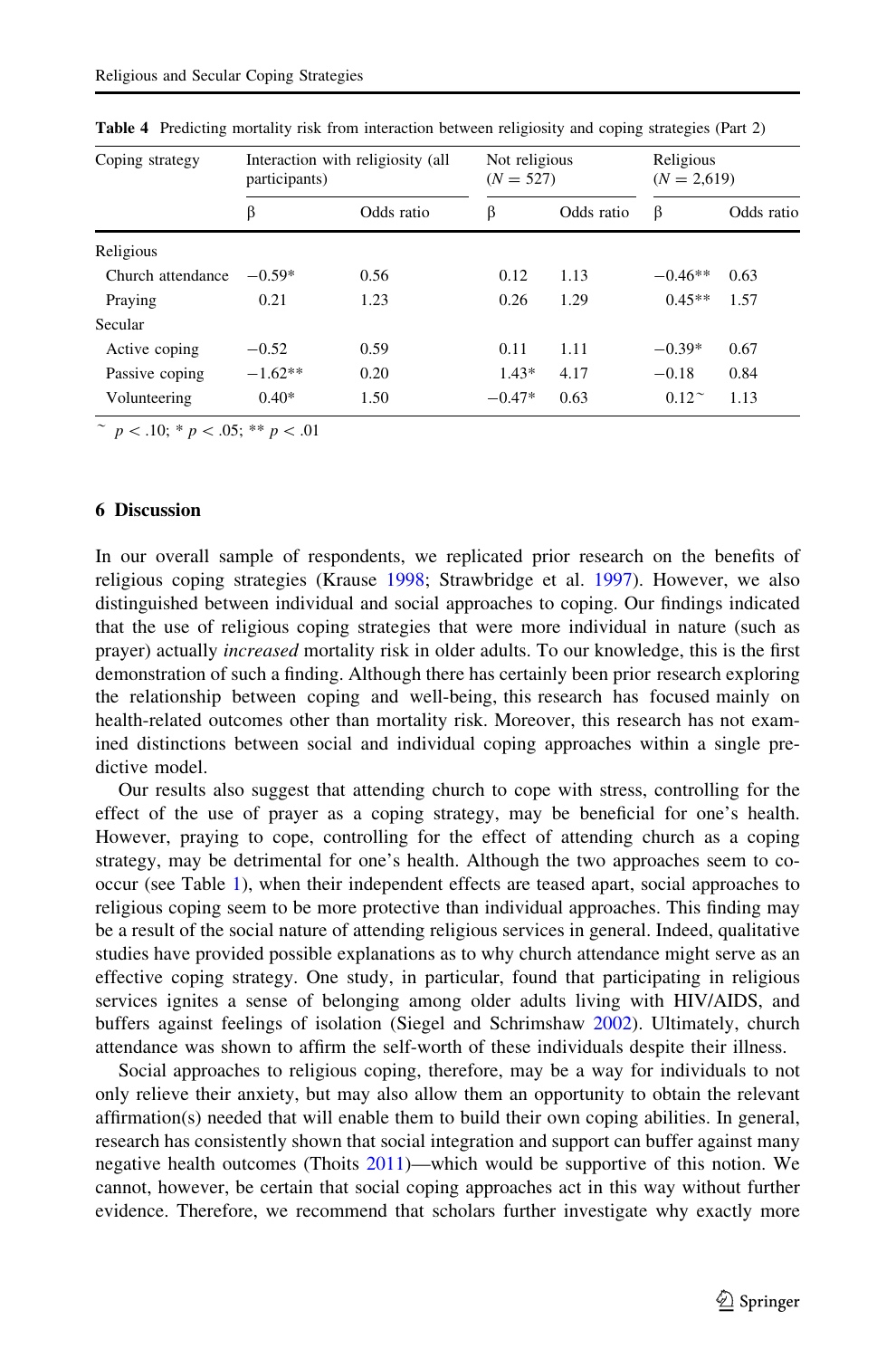social approaches to religious coping may be associated with lower mortality risk as opposed to more individual approaches.

In terms of secular coping strategies, in the overall sample we found that the only secular strategy that was associated with lower mortality risk was the extent to which individuals used active coping approaches to deal with their problems and difficulties. This finding is in contrast to prior research (e.g., Wolf and Mori [2009\)](#page-17-0) that has found no effect of active coping on how individuals deal with stress. It is not entirely clear as to why the other two secular strategies were not significant in the model (either passive coping—being the other individual secular approach to coping—or volunteering as a social secular approach to coping). Future research might consider replicating these relationships with the use of other data, since this finding might be a particularity of our sample.

Next, we focused on the relationships laid out in our conceptual model relating to person–environment (P–E) fit and examined the extent to which the match between an individual's personal and ideological characteristics and their choice of coping strategy mattered in terms of reducing their mortality risk. In examining this relationship, we found that the use of religious coping strategies by non-religious adults had no effect on mortality risk. That is, respondents who self-classified as more secular (than religious) could rely on a religious coping strategy, and this would have no increase or decrease on their risk of mortality. However, the use of certain secular coping strategies did affect their mortality risk. In particular, passive coping (an individual secular approach to coping) was associated with a *higher* mortality risk while volunteering (a *social* secular coping approach) was associated with a lower mortality risk.

Among religious respondents, religious coping strategies had the most powerful effects on their risk of mortality. Specifically, church attendance (a social religious coping approach) was associated with a *lower* mortality risk, while prayer (a more *individual* religious coping approach) was associated with a *higher* mortality risk. Taken together, these results support P–E fit theories, which suggest that it is important for individuals to match their own personal ideologies and characteristics with that of their environment, or in this case, their choice of coping strategy (Kristof-Brown and Guay [2010\)](#page-16-0). Without further research it is unclear as to why such a fit should matter, but we speculate that matching one's coping strategy to his/her level of religiosity can help to affirm one's own sense of value, which in turn may increase their level of eduaimonic well-being (e.g., happiness and contentment) (Novin et al. [2013](#page-17-0)). In other words, religious individuals may be more likely to find purpose and meaning when coping in a church setting, which is a social context that matches their own values, whereas non-religious individuals may find their purpose and meaning when coping through volunteering, which is a socially engaging and (in many instances) meaningful activity.

Finally, for religious respondents, we found that there was an additional mortality risk reduction associated with active coping strategies. We speculate that this may result from their use other socially-focused religious coping approaches as part of their repertoire of active coping behaviors (e.g., attending Bible study groups, seeking prayer support from others). Future research should consider more detailed questions regarding the exact behaviors that are associated with active approaches to coping—since these coping approaches may differ for religious and non-religious individuals.

Interestingly, although volunteering was associated with a lower mortality risk among non-religious respondents, it was associated with a *higher* risk of mortality among religious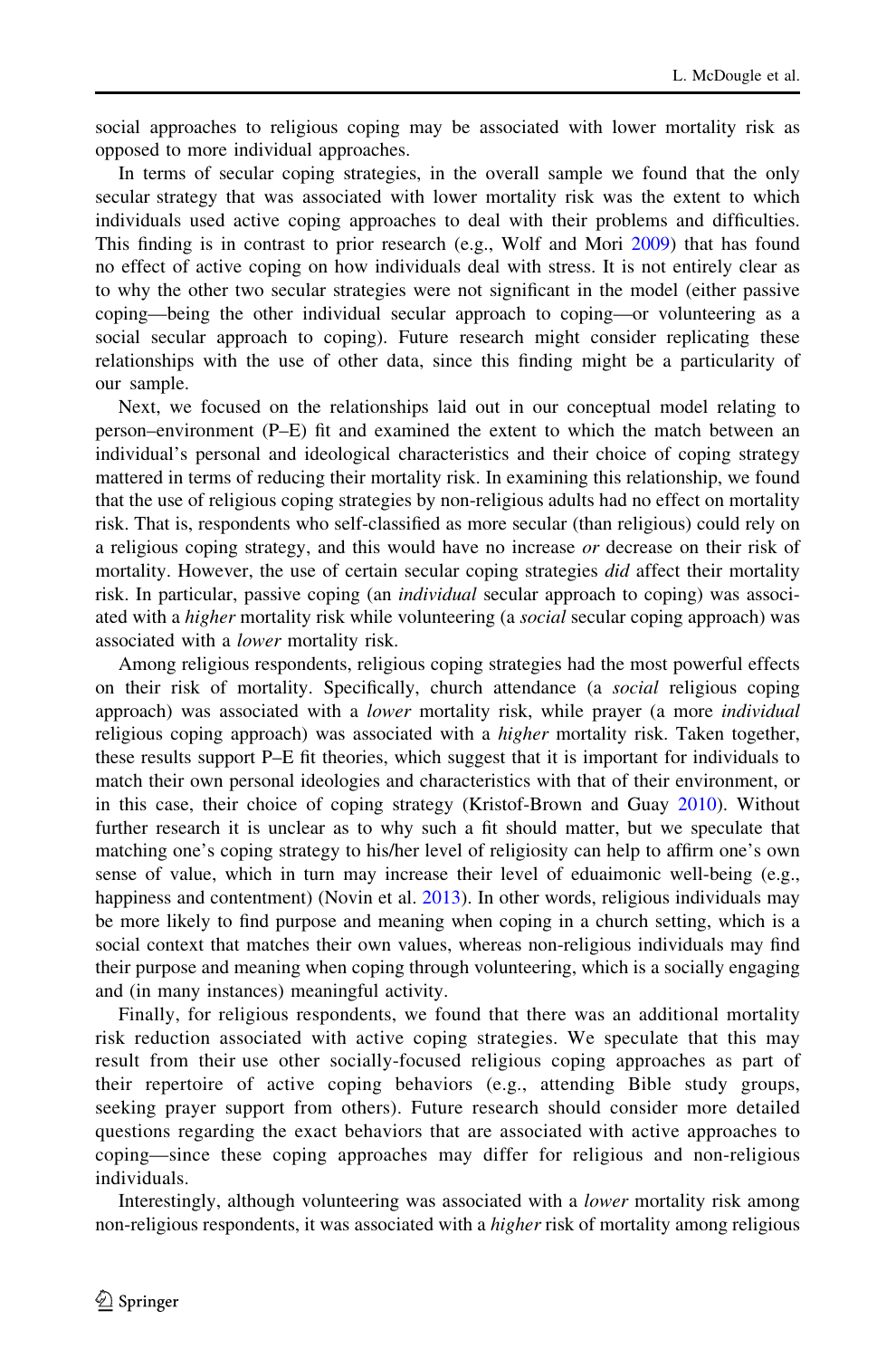respondents. This is a striking and surprising finding given prior research suggesting that the benefits of volunteering may be strongest for religious individuals (McDougle et al. [2014;](#page-16-0) Okun et al. [2013](#page-17-0)). However, without further replication we cannot make conclusive claims regarding this result.

#### 6.1 Strengths, Limitations, and Future Directions

Our study has a number of strengths. First, we match individual ideologies to health outcomes associated with the use of various coping strategies. This is something that previous studies have not done. We believe that this is a model that can be applied to the assessment of other types of individual differences (e.g. education, ethnicity), coping strategies, and health outcomes. Moreover, this study highlights the importance of designing interventions to help older adults cope with life stressors that take into account the unique characteristics of the individual. Indeed, health communication studies have long suggested that individuals are more likely to respond to interventions, and to be positively influenced by them, if the interventions match important demographic characteristics of the recipients (Kreuter et al. [1999](#page-16-0)).

Despite these strengths, there are some limitations associated with this research. First, although the WLS asks respondents about their voluntary involvement (as a social secular approach to coping), the survey does not ask respondents about their specific volunteering activities—thus, it is unclear where respondents volunteered their time. Future research might investigate different types of volunteering (religious versus non-religious) to get a better sense of whether P–E fit is important at this level. It is also unclear which tasks respondents performed while volunteering. Some volunteering tasks are done independently, while other tasks are more social or group-based. Research has shown that when direct social interaction is part of the volunteer experience, well-being can be enhanced compared to when the volunteer experience does not involve direct social interaction (Wheeler et al. [1998\)](#page-17-0). Finally, respondents in the WLS were predominantly Caucasian with a low representation of ethnic minorities. Thus, generalizations of these findings to diverse racial/ethnic groups are cautioned.

## 7 Conclusion

In this study, we find that it is important for older adults to select coping strategies that match their level of religiosity. We also find that social approaches to coping seem to be more beneficial to the health of older adults than more individual approaches. This is a particularly important finding since older adults often face a number of challenges related to role identity and relationship loss as they progress through the aging cycle. These challenges can ignite a number of stress-inducing experiences that can be detrimental to their health. As a result, it is important to be able to identify and recommend effective coping strategies that will assist older adults in managing their stress and anxiety.

Ultimately, our findings highlight the importance of recommending coping strategies in later life that match individual characteristics and ideologies. This will likely help family members, support groups, loved ones, and/or medical practitioners recommend the most salubrious coping strategy in later life.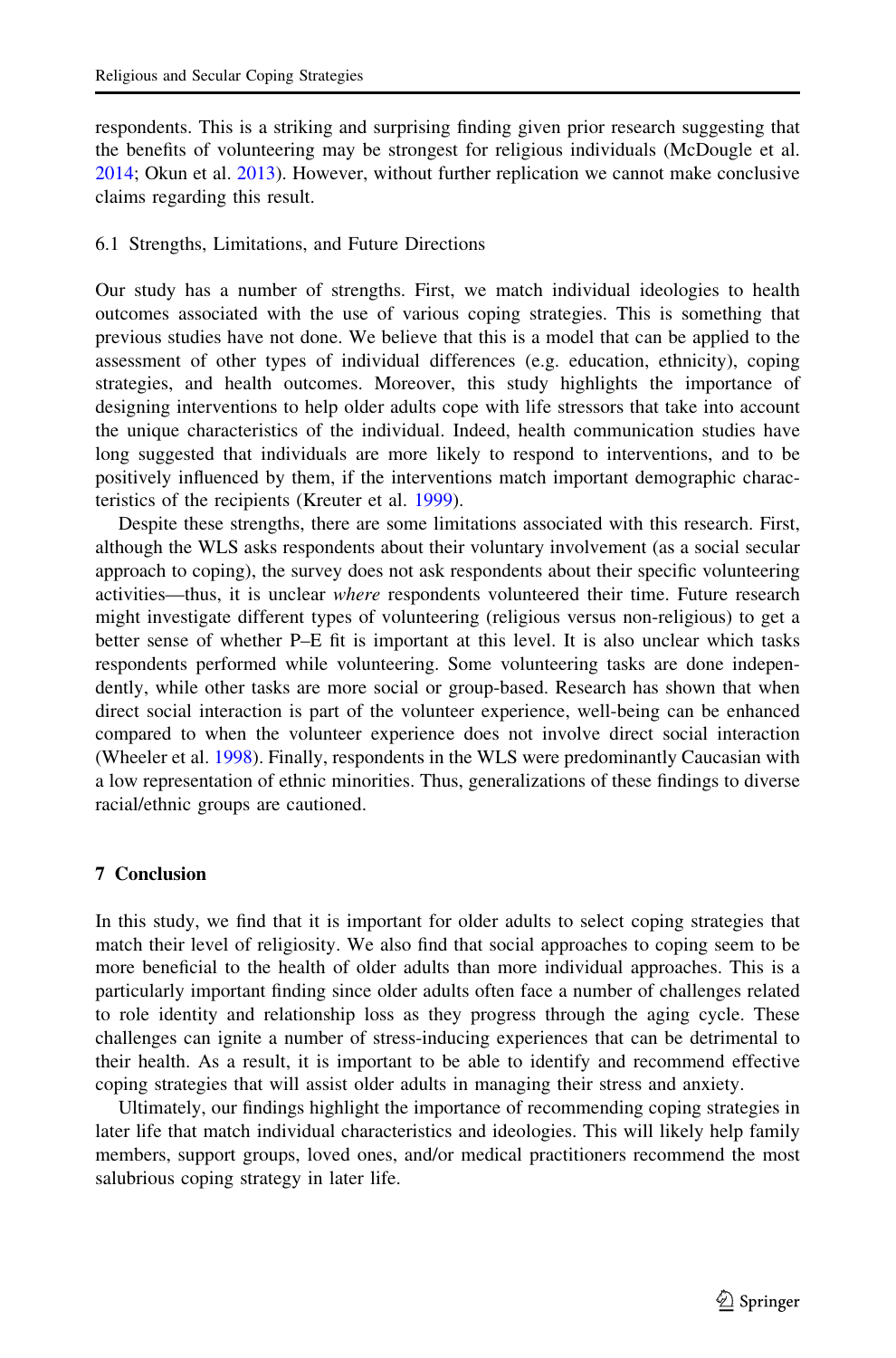| Coping strategy                 | Item(s)                                                                                                                                                                                                                                                                                                                                                                                                                                                                                                                                                                                                                                                                 |
|---------------------------------|-------------------------------------------------------------------------------------------------------------------------------------------------------------------------------------------------------------------------------------------------------------------------------------------------------------------------------------------------------------------------------------------------------------------------------------------------------------------------------------------------------------------------------------------------------------------------------------------------------------------------------------------------------------------------|
| Religious                       |                                                                                                                                                                                                                                                                                                                                                                                                                                                                                                                                                                                                                                                                         |
| Attending religious<br>services | When you have problems or difficulties in your family, work, or personal life, how<br>often do you seek comfort through attending a religious or spiritual service?                                                                                                                                                                                                                                                                                                                                                                                                                                                                                                     |
| Prayer                          | When you have problems or difficulties in your family, work, or personal life, how<br>often do you seek comfort through praying?                                                                                                                                                                                                                                                                                                                                                                                                                                                                                                                                        |
| Secular                         |                                                                                                                                                                                                                                                                                                                                                                                                                                                                                                                                                                                                                                                                         |
| Active coping                   | Generally, when you experience a difficult or stressful event<br>how often do you concentrate your efforts on doing something about the<br>situation you're in?<br>how often do you take actions to try and make the situation better?<br>how often do you try to see it in a different light or to make it seem more<br>positive?<br>how often do you try to come up with a strategy about what to do?<br>how often do you look for something good in what is happening?<br>how often do you accept the reality of the fact that it has happened?<br>how often do you learn to live with it?<br>how often do you think hard about what steps to take?                  |
| Passive coping                  | Generally, when you experience a difficult or stressful event<br>how often do you say to yourself 'this isn't real'?<br>how often do you give up trying to deal with it?<br>how often do you refuse to believe that it has happened?<br>how often do you say things to let your unpleasant feelings escape?<br>how often do you criticize yourself?<br>how often do you give up the attempt to cope?<br>how often do you do something to think about it less, such as going to the<br>movies, watching TV, reading, daydreaming, sleeping or shopping?<br>how often do you express your negative feelings?<br>how often do you blame yourself for things that happened? |
| Volunteering                    | How important or accurate, for you, is the following reason for why people engage<br>in volunteer activities<br>Volunteering helps me work through my own personal problems?<br>Volunteering is a good escape from my own troubles?                                                                                                                                                                                                                                                                                                                                                                                                                                     |

# <span id="page-15-0"></span>Appendix: Full Text of Coping Strategy Items

# References

- Ai, A. L., Dunkle, R. E., Peterson, C., & Boiling, S. F. (1998). The role of private prayer in psychological recovery among midlife and aged patients following cardiac surgery. The Gerontologist, 38(5), 591–601.
- Aldwin, C. M., Molitor, N.-T., Spiro, A., Levenson, M. R., Molitor, J., & Igarashi, H. (2011). Do stress trajectories predict mortality in older men? Longitudinal findings from the VA normative aging study. Journal of Aging Research,. doi[:10.4061/2011/896109](http://dx.doi.org/10.4061/2011/896109).
- Banerjee, D., Perry, M., Tran, D., & Arafat, R. (2010). Self-reported health, functional status and chronic disease in community dwelling older adults: Untangling the role of demographics. Journal of Community Health, 35(2), 135–141.

Baumgartner, R. N., Waters, D. L., Gallagher, D., Morley, J. E., & Garry, P. J. (1999). Predictors of skeletal muscle mass in elderly men and women. Mechanisms of Ageing and Development, 107(2), 123–136.

Bjorck, J. P., & Thurman, J. W. (2007). Negative life events, patterns of positive and negative religious coping, and psychological functioning. Journal for the Scientific Study of Religion, 46(2), 159–167.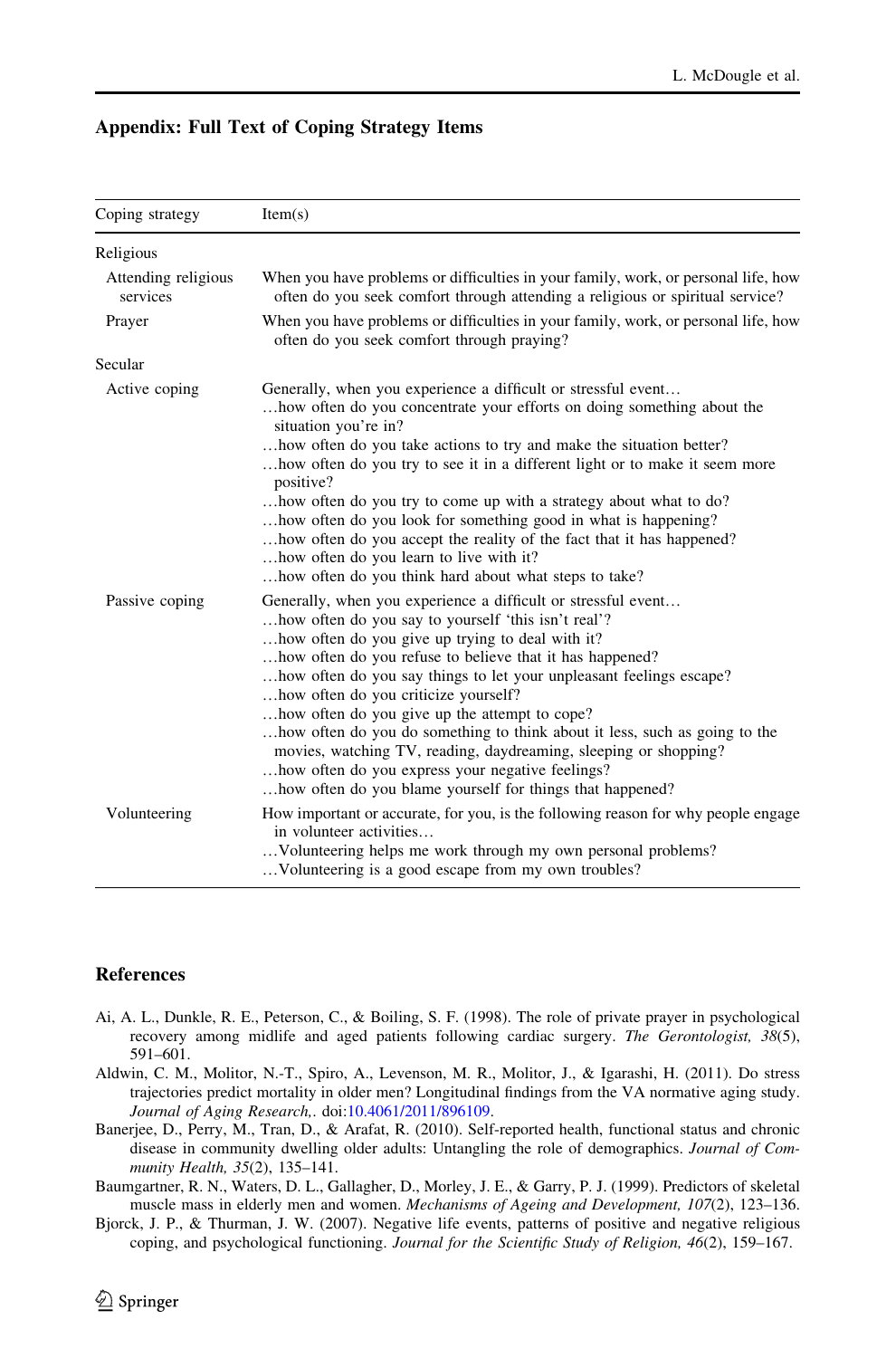- <span id="page-16-0"></span>Bossé, R., Aldwin, C. M., Levenson, M. R., & Workman-Daniels, K. (1991). How stressful is retirement? Findings from the normative aging study. Journal of Gerontology, 46(1), P9–P14.
- Brown, G. K., & Nicassio, P. M. (1987). Development of a questionnaire for the assessment of active and passive coping strategies in chronic pain patients. Pain, 31(1), 53–64.
- Campbell, D. E., & Yonish, S. J. (2003). Religion and volunteering in America. In Corwin Smidt (Ed.), Religion as social capital: Producing the common good. Religion as social capital (pp. 87–106). Waco, Texas: Baylor University Press.
- Carver, C. S. (1997). You want to measure coping but your protocol's too long: Consider the Brief COPE. International Journal of Behavioral Medicine, 4, 92–100.
- Clary, E. G., Snyder, M., Ridge, R. D., Copeland, J., Stukas, A. A., Haugen, J., & Meine, P. (1998). Understanding and assessing the motivations of volunteers: a functional approach. Journal of Personality and Social Psychology, 74, 1516–1530.
- Dunér, A., & Nordström, M. (2005). Intentions and strategies among elderly people: Coping in everyday life. Journal of Aging Studies, 19(4), 437–451.
- Dunn, K. S., & Horgas, A. L. (2004). Religious and nonreligious coping in older adults experiencing chronic pain. Pain Management Nursing, 5(1), 19–28.
- Elwell, F., & Maltbie-Crannell, A. D. (1981). The impact of role loss upon coping resources and life satisfaction of the elderly. Journal of Gerontology, 36(2), 223–232.
- Hampson, S. E., Glasgow, R. E., & Zeiss, A. M. (1996). Coping with osteoarthritis by older adults. Arthritis and Rheumatism, 9(2), 133–141.
- Hawkley, L. C., & Cacioppo, J. T. (2007). Aging and loneliness downhill quickly? Current Directions in Psychological Science, 16(4), 187–191.
- Holt-Lunstad, J., Smith, T. B., & Layton, J. B. (2010). Social relationships and mortality risk: A metaanalytic review. PLoS Medicine, 7(7), e1000316.
- House, J. S., Landis, K. R., & Umberson, D. (1988). Social relationships and health. Science, 241(4865), 540–545.
- Iwarsson, S., Horstmann, V., & Slaug, B. (2007). Housing matters in very old age-yet differently due to ADL dependence level differences. Scandinavian Journal of Occupational Therapy, 14(1), 3–15.
- Jackson, E. F., Bachmeier, M. D., Wood, J. R., & Craft, E. A. (1995). Volunteering and charitable giving: do religious and associational ties promote helping behavior? Nonprofit and Voluntary Sector Quarterly, 24(1), 59–78.
- Jiranek, P., Brauchli, R., & Wehner, T. (2014). Beyond paid work: Voluntary work and its salutogenic implications for society. In G. F. Bauer & O. Hämmig (Eds.), Bridging occupational, organizational and public health (pp. 209–229). Netherlands: Springer.
- John, O. P., Donahue, E. M., & Kentle, R. L. (1991). The big five inventory—versions 4a and 54. Berkeley: University of California, Berkeley, Institute of Personality and Social Research.
- Koenig, H. G., Pargament, K. I., & Nielsen, J. (1998). Religious coping and health status in medically ill hospitalized older adults. The Journal of Nervous and Mental Disease, 186(9), 513–521.
- Kraaij, V., Garnefski, N., & Maes, S. (2002). The joint effects of stress, coping, and coping resources on depressive symptoms in the elderly. Anxiety, Stress & Coping, 15(2), 163–177.
- Krause, N. (1998). Stressors in highly valued roles, religious coping, and mortality. Psychology and Aging, 13(2), 242.
- Kreuter, M. W., Strecher, V. J., & Glassman, B. (1999). One size does not fit all: the case for tailoring print materials. Annals of Behavioral Medicine, 21(4), 276–283.
- Kristof-Brown, A. L., & Guay, R. P. (2010). Person–environment fit. In S. Zedeck (Ed.), APA handbook of industrial and organizational psychology (Vol. 3, pp. 3–50). Washington, DC: APA.
- Lawton, M. P.; Nahemow, L. Eisdorfer, C. (Ed); Lawton, M. P. (Ed), (1973). The psychology of development and aging (pp. 619–674). Washington, DC: American Psychological Association.
- Lowis, M. J., Jewell, A. J., Jackson, M. I., & Merchang, R. (2011). Religious and secular coping methods used by older adults: An empirical investigation. Journal of Religion, Spirituality & Aging, 23, 279–303.
- McCullough, M. E., Hoyt, W. T., Larson, D. B., Koenig, H. G., & Thoresen, C. (2000). Religious involvement and mortality: A meta-analytic review. *Health Psychology*, 19(3), 211.
- McDougle, L., Handy, F., Konrath, S., & \*Walk, M. (2014). Health outcomes and volunteering: The moderating role of religiosity. Social Indicators Research, 117(2), 337–351.
- Moos, R. H., Brennan, P. L., Schutte, K. K., & Moos, B. S. (2006). Older adults' coping with negative life events: common processes of managing health, interpersonal, and financial/work stressors. The International Journal of Aging and Human Development, 62(1), 39–59.